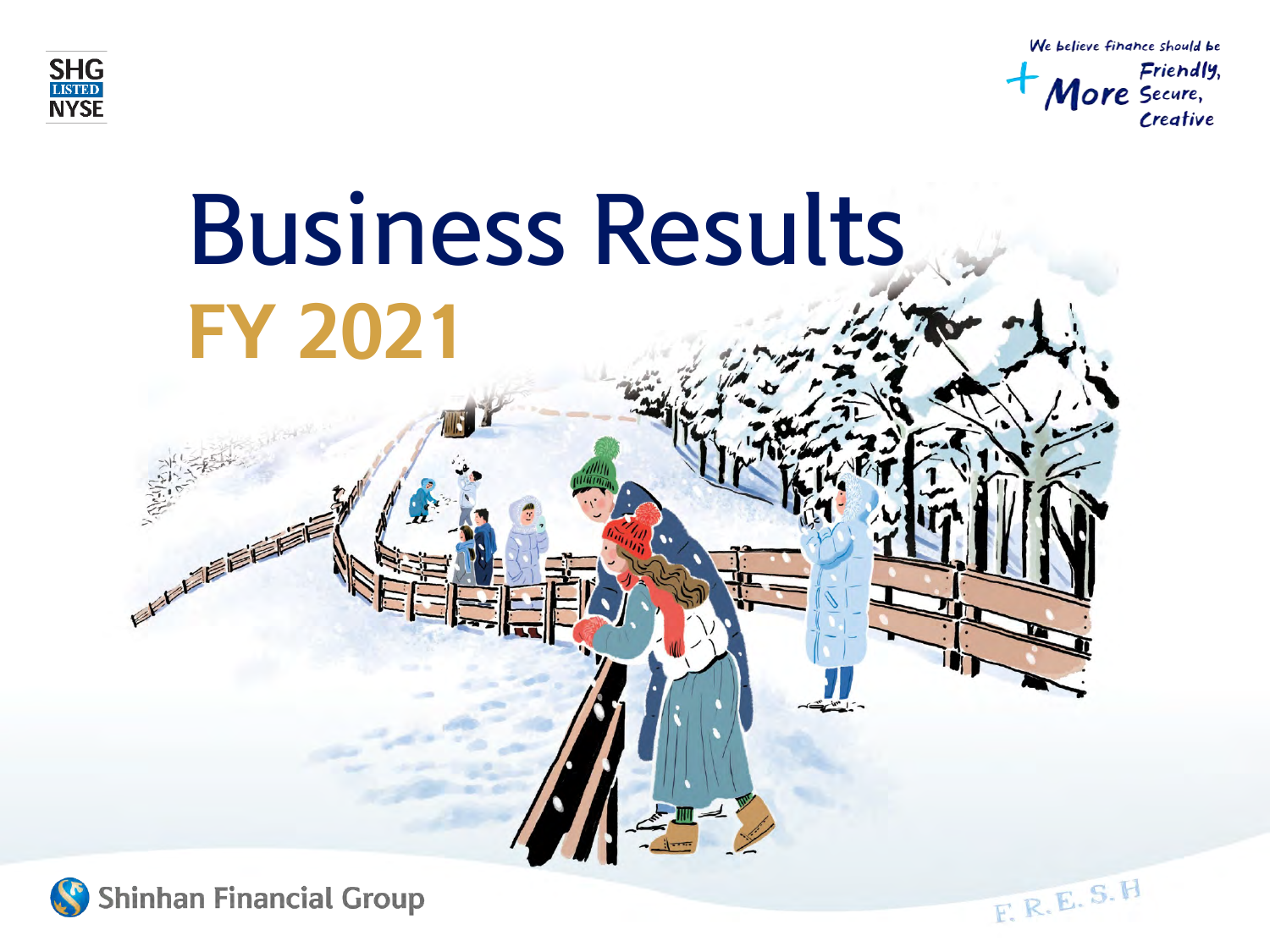## **Contents**

- **I. FY21 Result Highlights**
- **II. 2022 Outlook**
- **III. Supplements**

The financial information contained herein has neither been reviewed nor audited by independent auditors.

Therefore, no assurance is given that the financial information contained herein is accurate or complete, and such financial information may differ from the financial information to be contained in our financial statements audited by independent auditors. The information contained herein is subject to change without further notice.

This presentation material is available at our website, www.shinhangroup.com.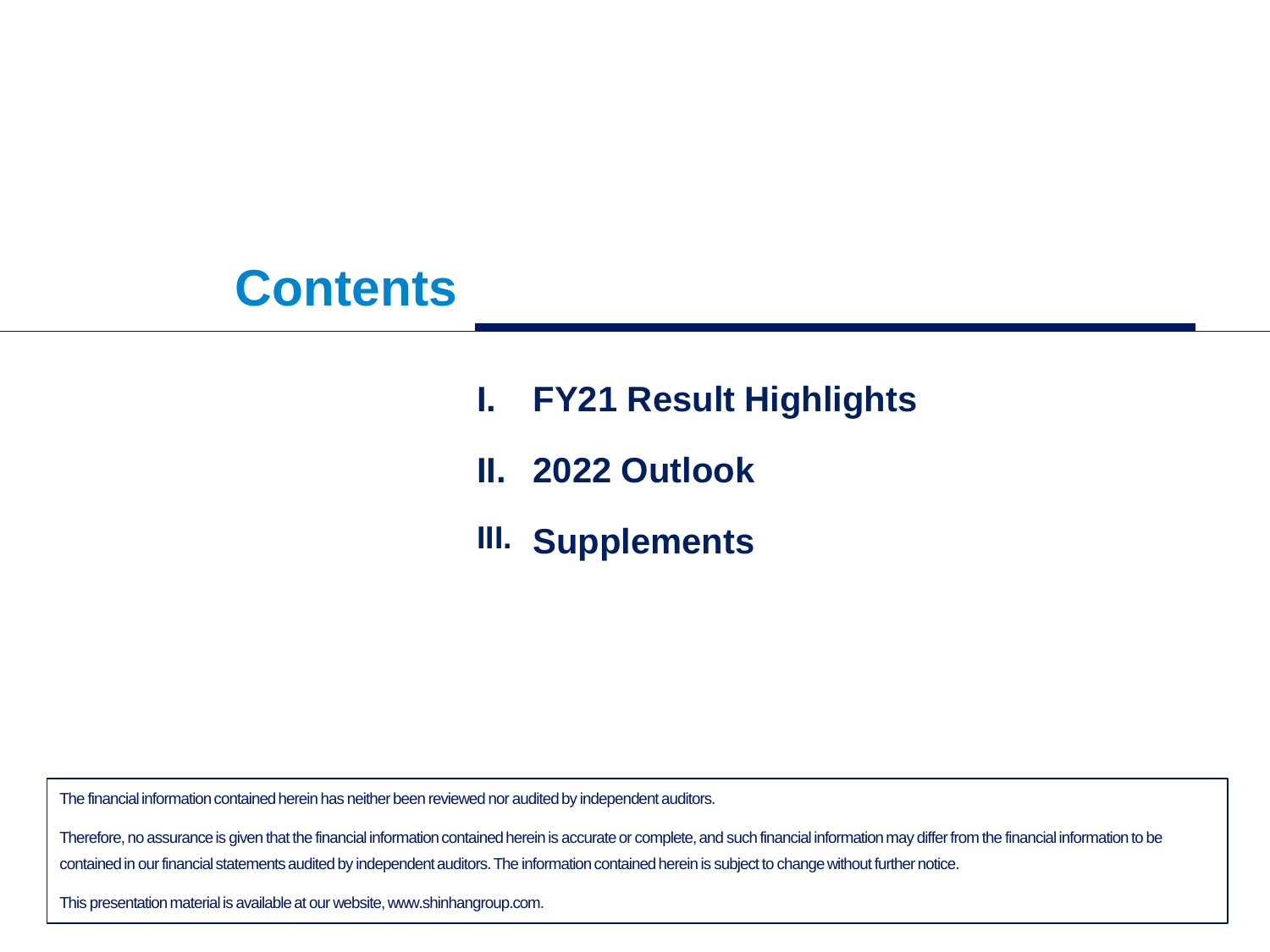# **l. FY21 Result Highlights**

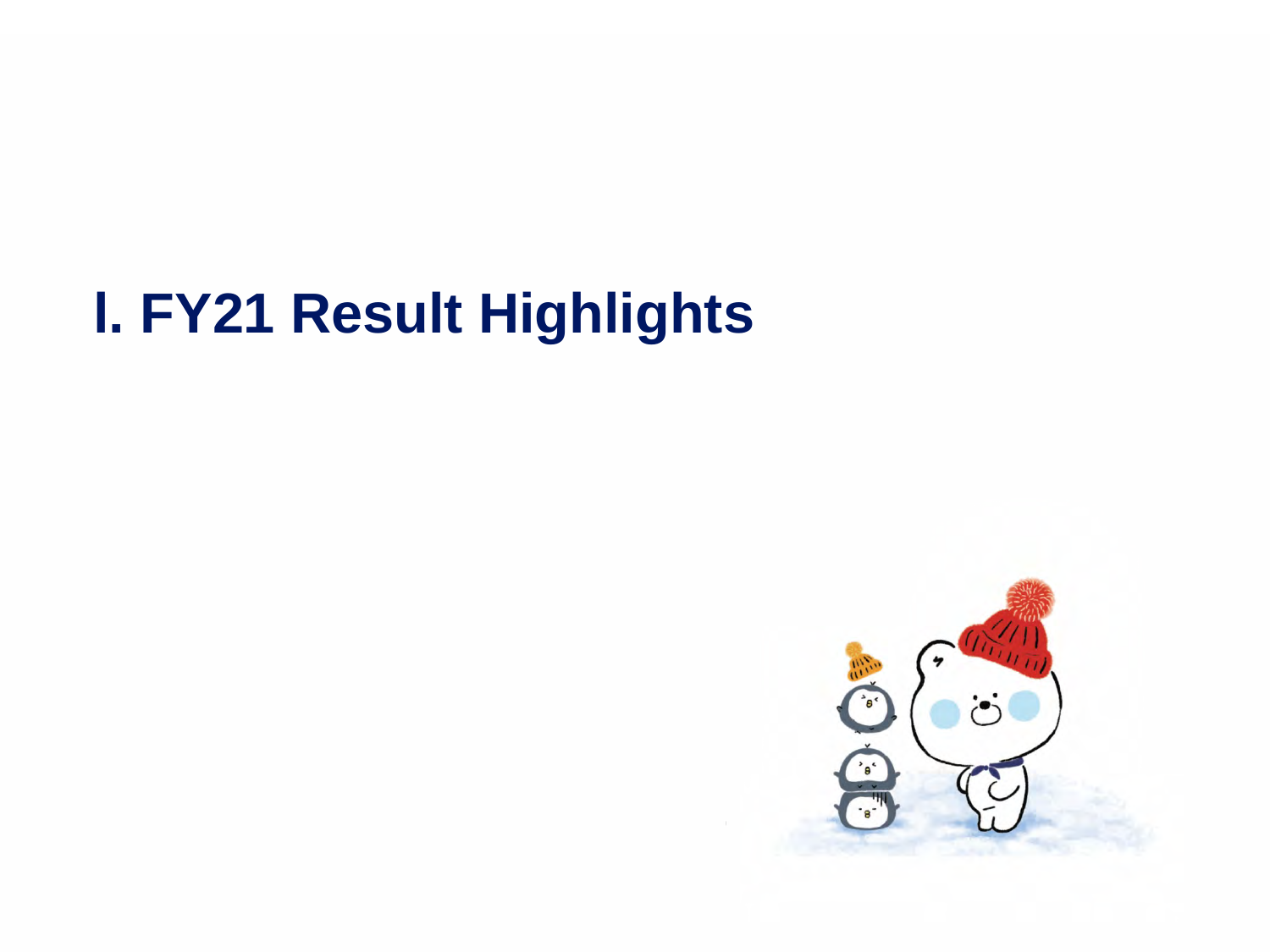### **Group Net Income**





#### **Net income breaking the 4 trillion milestone**

Boosted recurring earnings driven by strong asset growth despite large-scale one-off costs

#### **Stronger fundamentals via selective growth**

Expanded financial support for businesses (SME-focused) and disciplined household loan growth

#### **KRW 4.02 tn +9.0% | +4bp +23.4% 45.3% 27bp**

SHB annual NIM growth)

#### **Robust growth in non-banking sectors**

Notable performance improvement among capital market subsidiaries

(FY21 Non-bank net income growth rate) **Consistent cost management** 

Disciplined cost control despite cost increasing factors (i.e. DT, ERP, Life integration)

43.1% excl. ERP (1.3%p improvement YoY)

#### **Sound credit risk management**

**FY21**

**4,019**

Tax and others

Stable CCR even after securing additional buffer for post-COVID softlanding

(FY21 SFG cost-income ratio) (FY21 SFG credit cost ratio)

(FY21 SFG net income) (FY21 SHB KRW loan growth,

4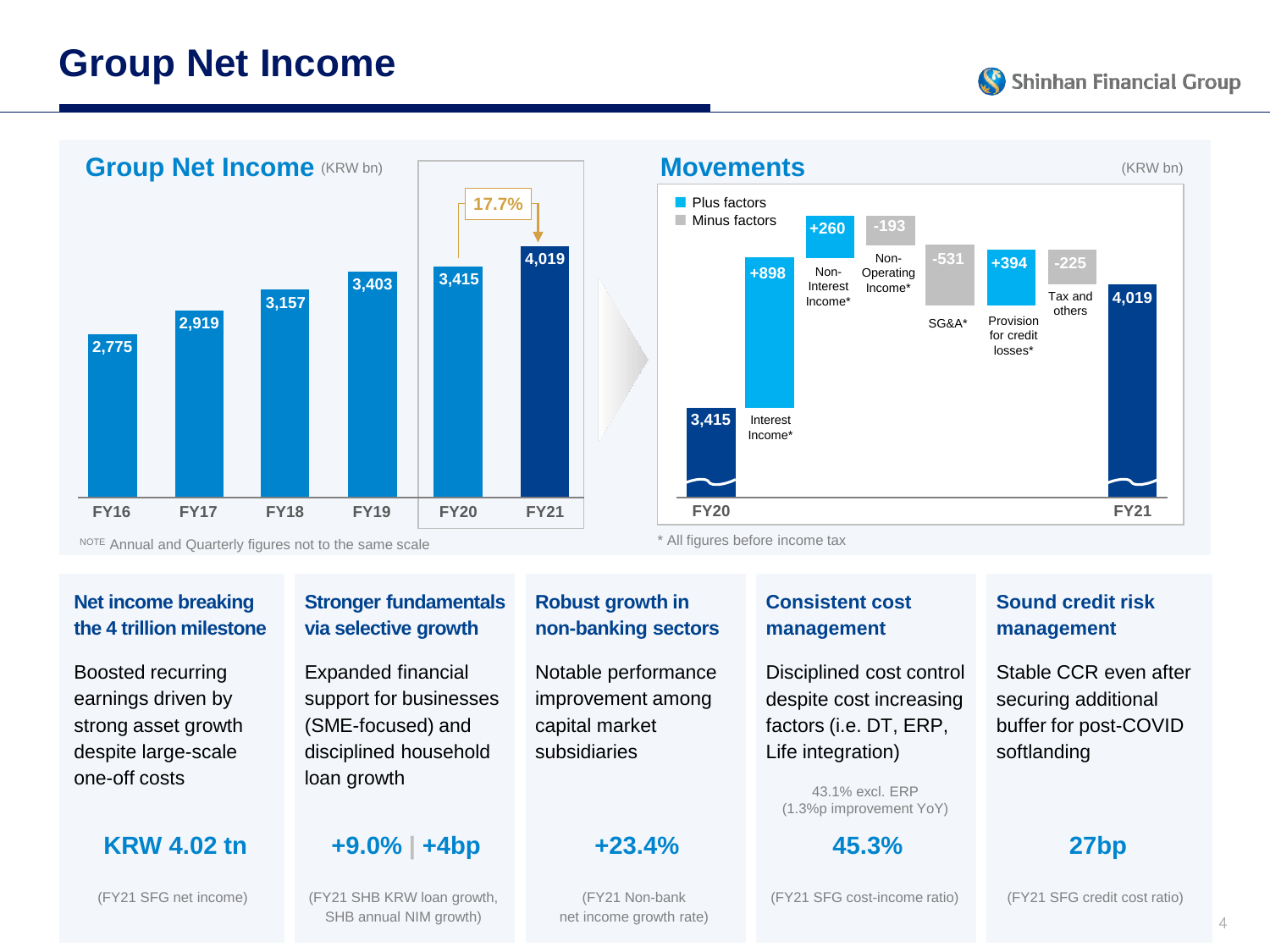

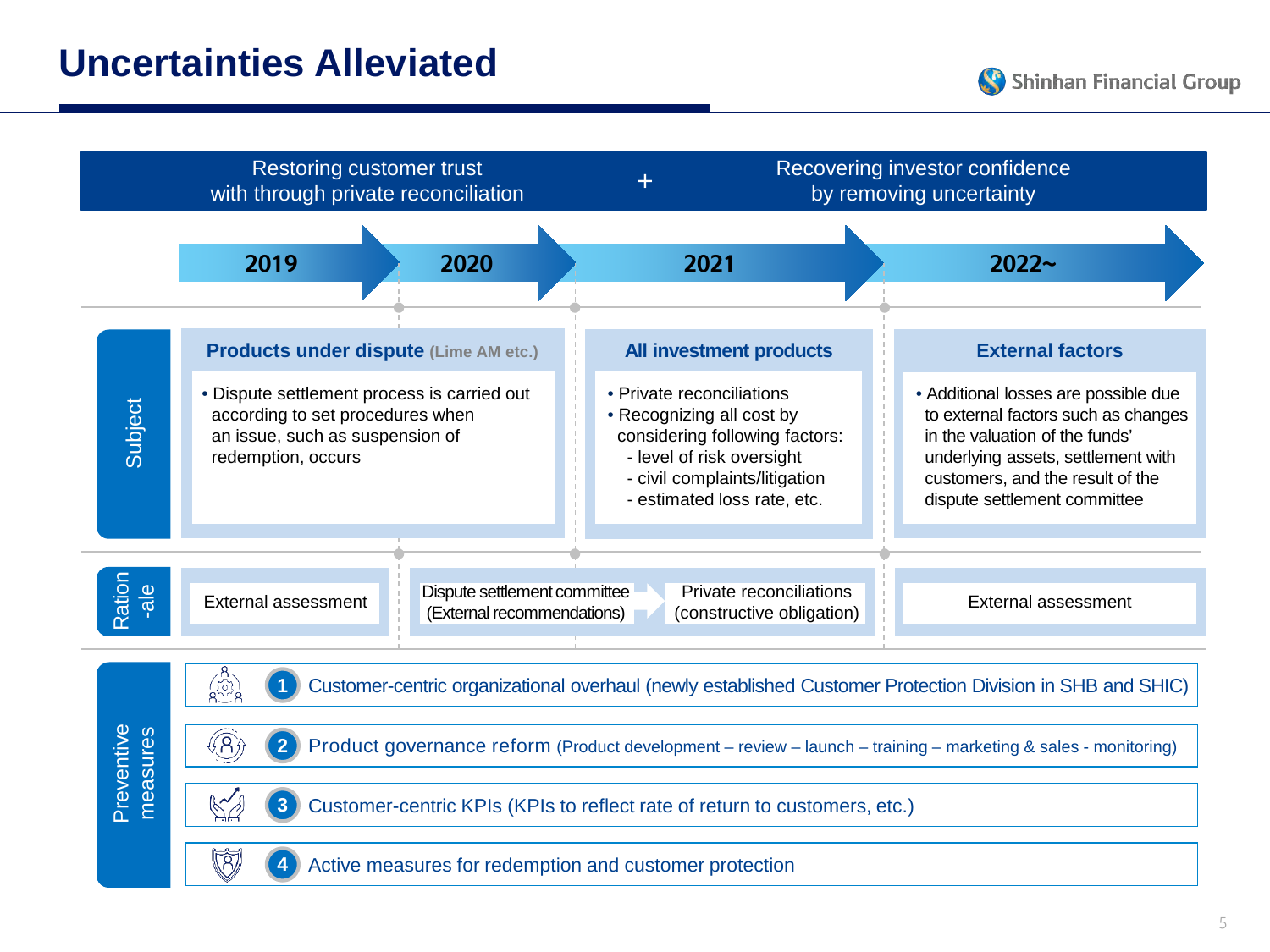



### **KRW Loan Growth**

Retail YTD Corporate YTD **O** Total Loans YTD



| $(\% )$                           | <b>3Q20</b> | 4Q20 | <b>1Q21</b> | <b>2Q21</b> | <b>3Q21</b> | 4Q21 |
|-----------------------------------|-------------|------|-------------|-------------|-------------|------|
| <b>BOK Base rate</b>              | 0.50        | 0.50 | 0.50        | 0.50        | 0.75        | 1.00 |
| 3-y T Bond yield (average)        | 0.84        | 0.97 | 1.13        | 1.45        | 1.59        | 1.80 |
| NIS (Bank, for the quarter) (a-b) | 1.62        | 1.60 | 1.68        | 1.70        | 1.70        | 1.79 |
| Loan interest rate (a)            | 2.63        | 2.51 | 2.48        | 2.46        | 2.47        | 2.65 |
| Deposit interest rate (b)         | 1.01        | 0.91 | 0.81        | 0.76        | 0.77        | 0.86 |
| NIM (Group, for the quarter)      | 1.78        | 1.76 | 1.81        | 1.81        | 1.79        | 1.83 |
| NIM (Bank, for the quarter)       | 1.36        | 1.34 | 1.39        | 1.40        | 1.40        | 1.45 |
| NIM (Group, YTD)                  | 1.82        | 1.80 | 1.81        | 1.81        | 1.80        | 1.81 |
| NIM (Bank, YTD)                   | 1.38        | 1.37 | 1.39        | 1.39        | 1.40        | 1.41 |

#### **Bank Loan Breakdown**

| (KRW tn)               |       | 2021.12 2020.12 YTD% |         | 2021.12 | 2021.9 | QoQ%    |
|------------------------|-------|----------------------|---------|---------|--------|---------|
| Loan in KRW            | 271.1 | 248.8                | 9.0%    | 271.1   | 263.7  | 3.0%    |
| Retail                 | 135.6 | 126.3                | 7.4%    | 135.6   | 130.1  | 4.4%    |
| Mortgage               | 58.9  | 53.4                 | 10.4%   | 58.9    | 55.4   | 6.5%    |
| $O$ thers <sup>2</sup> | 76.7  | 72.9                 | 5.2%    | 76.7    | 74.6   | 2.8%    |
| Corporate              | 135.5 | 122.5                | 10.6%   | 135.5   | 133.6  | 1.6%    |
| <b>SME</b>             | 117.3 | 104.0                | 12.8%   | 117.3   | 115.1  | 2.2%    |
| <b>SOHO</b>            | 61.3  | 54.4                 | 12.7%   | 61.3    | 60.1   | 2.1%    |
| Large Corporate etc.   | 18.2  | 18.6                 | $-1.7%$ | 18.2    | 18.6   | $-1.8%$ |

NOTE 2 Includes Unsecured Personal Loans, Secured Loans, Jeonse Loans etc.

NOTE Annual and Quarterly figures not to the same scale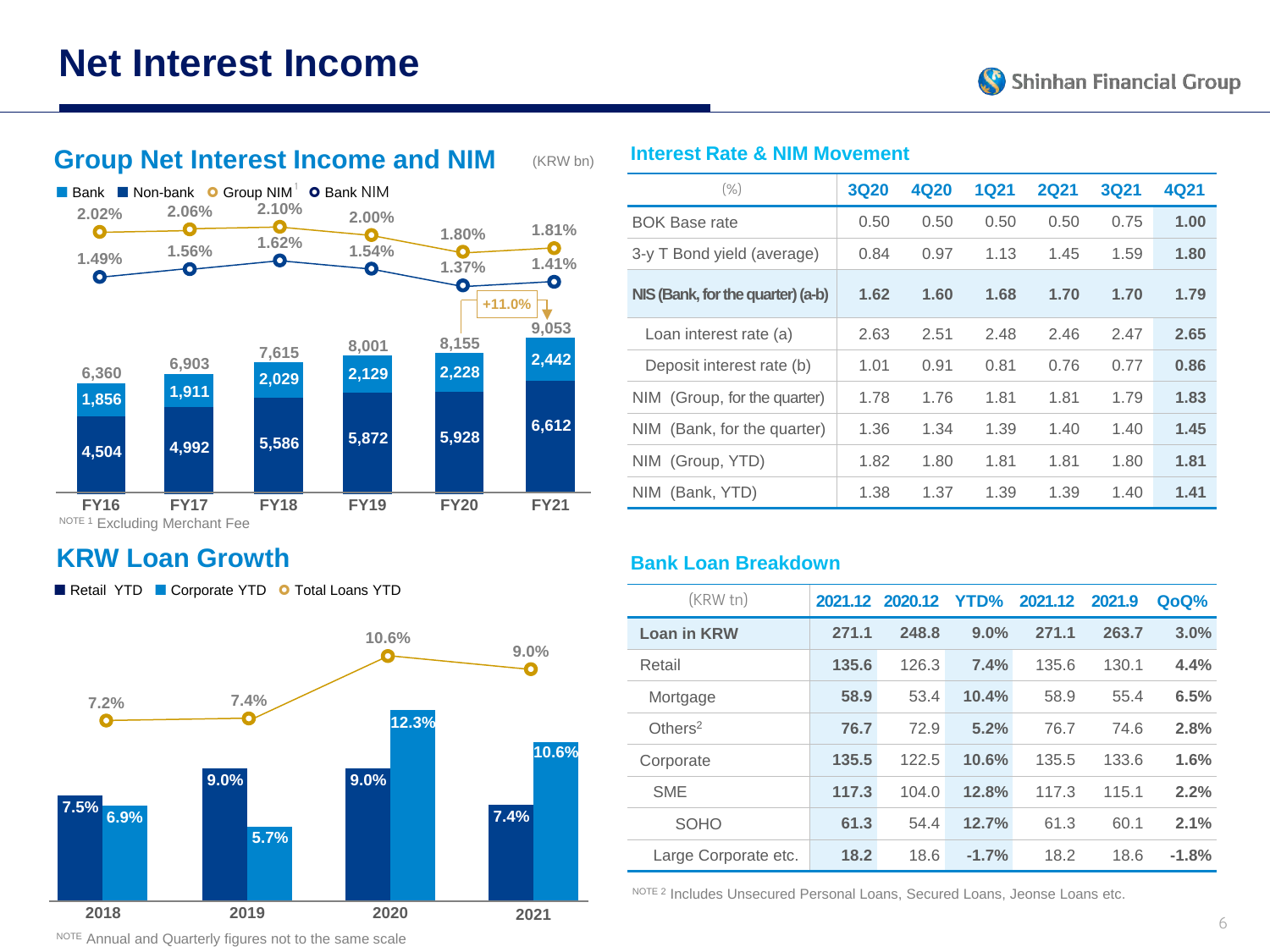### **Non-interest income**



#### **Non-interest Income**

(KRW bn)

(KRW bn)

**Details of Non-interest Income**

Fees & Commission  $\blacksquare$  Securities, F/X trading & Derivatives Insurance **Others** 



### **Fees & Commission**

■ Credit Card ■ Brokerage ■ Fund & Bancassurance ■ Trust F/X **Others** 

**+12.3%**



| (KRW bn)                                       | <b>FY21</b> | <b>FY20</b> | YoY %    | 4Q21     | 3Q21     | <b>QoQ</b> % |
|------------------------------------------------|-------------|-------------|----------|----------|----------|--------------|
| <b>Non-Interest Income</b>                     | 3,638.1     | 3,377.8     | 7.7%     | 815.7    | 808.0    | 0.9%         |
| Fees & Commission                              | 2,675.0     | 2,382.9     | 12.3%    | 650.1    | 620.8    | 4.7%         |
| Securities related &<br>FX Trading/Derivatives | 1,448.7     | 1,159.3     | 25.0%    | 329.5    | 290.0    | 13.6%        |
| (Gains on FVPL<br>Financial Instruments)       | 693.9       | 750.3       | $-7.5%$  | 158.8    | 347.1    | $-54.2%$     |
| (Gains on Derivatives & F/X)                   | 570.0       | 42.1        | n.m.     | 171.1    | $-98.2$  | n.a.         |
| Insurance-related Income                       | 940.4       | 1,123.7     | $-16.3%$ | 201.8    | 195.2    | 3.4%         |
| <b>Others</b>                                  | $-1,426.1$  | $-1.288.1$  | n.a.     | $-365.7$ | $-298.0$ | n.a.         |
| (Contribution Expenses)                        | $-397.9$    | $-368.0$    | n.a.     | $-106.8$ | $-100.7$ | n.a.         |
| (Insurance Fees on Deposits)                   | $-473.5$    | $-405.5$    | n.a.     | $-112.6$ | $-120.4$ | n.a.         |

#### **Details of Fees & Commission**

| (KRW bn)                     | <b>FY21</b> | <b>FY20</b>    | YoY %   | 4Q21  | <b>3Q21</b> | QoQ %    |
|------------------------------|-------------|----------------|---------|-------|-------------|----------|
| <b>Fees &amp; Commission</b> | 2,675.0     | 2,382.9        | 12.3%   | 650.1 | 620.8       | 4.7%     |
| Credit Card Fee Income       | 338.1       | 320.8          | 5.4%    | 73.0  | 83.6        | $-12.7%$ |
| <b>Brokerage Commissions</b> | 457.3       | 432.2          | 5.8%    | 91.0  | 104.6       | $-13.0%$ |
| Fund & Bancassurance         | 145.6       | 148.4          | $-1.9%$ | 32.9  | 37.2        | $-11.4%$ |
| Trust Fee Income             | 309.7       | 248.9<br>24.5% |         | 80.9  | 75.3        | 7.5%     |
| F/X Fee Income               | 219.6       | 182.5          | 20.3%   | 63.8  | 50.7        | 25.8%    |
| Electronic Transaction       | 148.6       | 143.4          | 3.6%    | 36.7  | 36.3        | 1.2%     |
| <b>Investment Banking</b>    | 188.6       | 161.4          | 16.9%   | 64.8  | 46.7        | 38.7%    |
| Lease Financing Fees         | 365.4       | 245.2          | 49.1%   | 103.2 | 94.5        | 9.2%     |
| Others                       | 501.9       | 500.1          | 0.4%    | 103.8 | 92.0        | 12.8%    |

NOTE Annual and Quarterly figures not to the same scale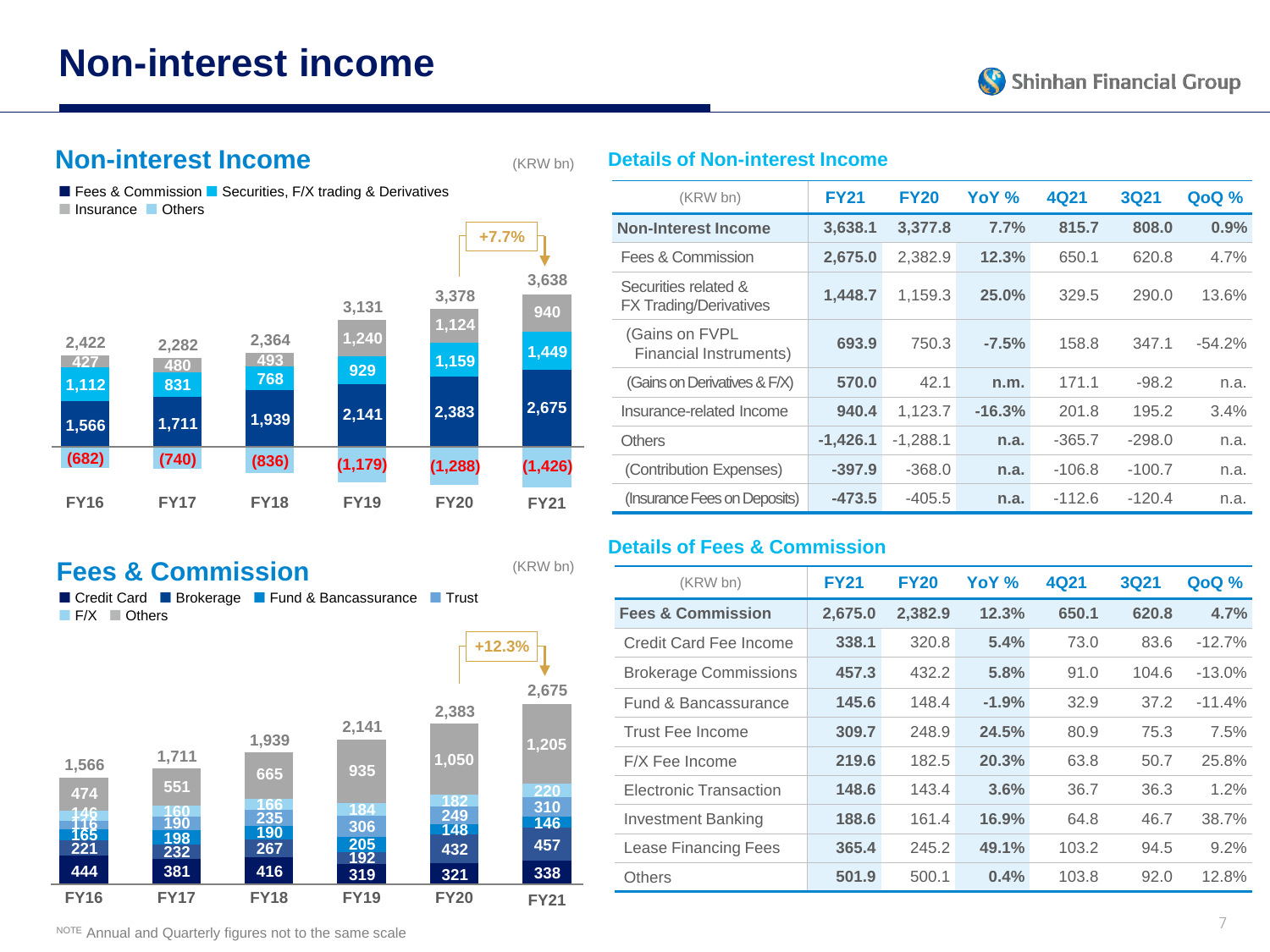### **Expenses and Provisioning**

Shinhan Financial Group

### **G&A Expense**

(KRW bn)

(KRW bn)

■ Salary & Employee benefits ■ D&A ■ Other expenses ● Cost Income ratio



### **Credit Cost**

Bank **Card Cothers O** Credit Cost ratio



#### NOTE 3 Excluding one-offs (COVID19-related provisioning: 394.4Wbn) NOTE 4 Excluding one-offs (COVID19-related provisioning: 187.9Wbn)

#### **Details of G&A Expense**

| (KRW bn)                               | <b>FY21</b> | <b>FY20</b> | YoY%    | 4Q21    | 3Q21    | QoQ%  |
|----------------------------------------|-------------|-------------|---------|---------|---------|-------|
| <b>G&amp;A Expense</b>                 | 5.743.1     | 5,212.5     | 10.2%   | 1,810.9 | 1,296.2 | 39.7% |
| Salary & Employee<br><b>benefits</b>   | 3,782.7     | 3,350.7     | 12.9%   | 1,215.4 | 826.7   | 47.0% |
| (Early Retirement<br>Program Expenses) | 268.1       | 94.7        | 183.0%  | 201.5   | 0.7     | n.m.  |
| D&A                                    | 645.7       | 605.5       | 6.6%    | 173.8   | 157.6   | 10.3% |
| <b>Other Expenses</b>                  | 1.314.7     | 1,256.3     | 4.6%    | 421.7   | 311.9   | 35.2% |
| (Advertising Expenses)                 | 280.8       | 204.3       | 37.4%   | 122.2   | 69.4    | 76.2% |
| (Taxes and Dues)                       | 187.4       | 198.0       | $-5.3%$ | 44.8    | 35.6    | 25.6% |

#### **Delinquency**

| $(\% )$             | 2020.9   | 2020.12 | 2021.3 | 2021.6 | 2021.9 | 2021.12 |
|---------------------|----------|---------|--------|--------|--------|---------|
| <b>Shinhan Bank</b> | 0.26%    | 0.24%   | 0.25%  | 0.25%  | 0.23%  | 0.19%   |
| SME (incl SOHO)     | $0.32\%$ | 0.30%   | 0.34%  | 0.33%  | 0.31%  | 0.26%   |
| <b>SOHO</b>         | 0.18%    | 0.15%   | 0.17%  | 0.16%  | 0.16%  | 0.14%   |
| Retail              | 0.23%    | 0.21%   | 0.20%  | 0.21%  | 0.20%  | 0.17%   |
| <b>Shinhan Card</b> | 1.24%    | 1.04%   | 0.96%  | 0.85%  | 0.89%  | 0.80%   |

4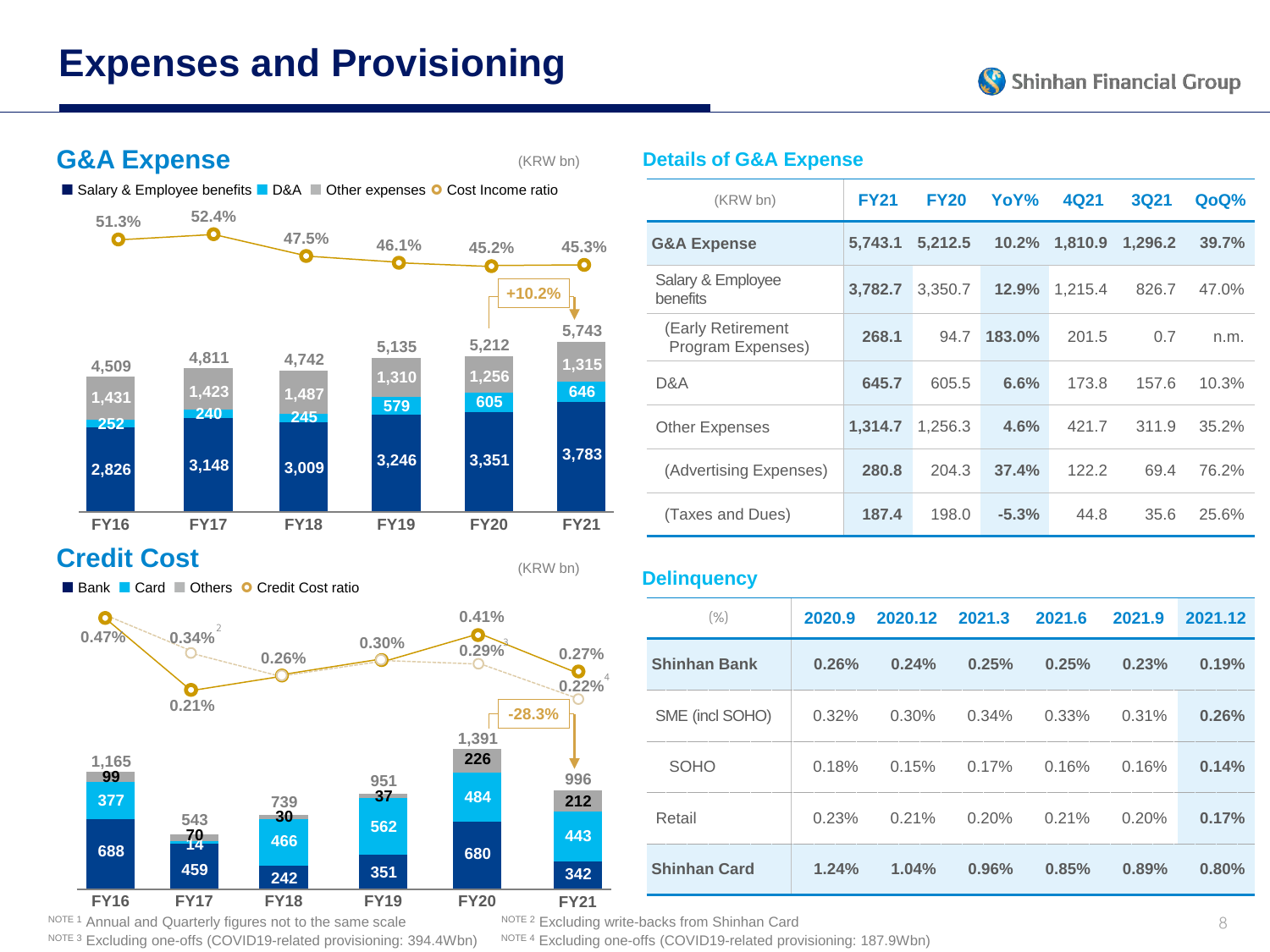## **Capital and Profitability**





| (KRW bn)                    | 2021.12(e) | 2020.12 | <b>YTD %</b> | 2021.9  | QoQ %    |
|-----------------------------|------------|---------|--------------|---------|----------|
| <b>Risk weighted assets</b> | 271,861    | 252,321 | 7.7%         | 267,081 | 1.8%     |
| Capital                     | 43,722     | 39,709  | 10.1%        | 44.031  | $-0.7%$  |
| CET <sub>1</sub>            | 35,338     | 32.462  | 8.9%         | 35,807  | $-1.3\%$ |
| Tier 1                      | 40,297     | 36.267  | 11.1%        | 40.741  | $-1.1\%$ |
| <b>BIS</b> ratio            | 16.1%      | 15.7%   | 0.34%p       | 16.5%   | $-0.4%p$ |
| $CFT 1$ ratio <sup>1</sup>  | 13.0%      | 12.9%   | 0.13%p       | 13.4%   | $-0.4%p$ |
| CET 1 ratio (old)           | 11.8%      | 11.8%   | 0.01%p       | 12.1%   | $-0.3%p$ |
| Tier 1 ratio                | 14.8%      | 14.4%   | 0.45%p       | 15.3%   | $-0.4%p$ |

### **ROE & ROA**

**O** ROA **O** ROE



#### **CET1 Movement** (%)

**Group BIS Ratio**

Decrease **Increase** Total



NOTE 1 Reflecting early adoption of the revised BASEL III credit risk framework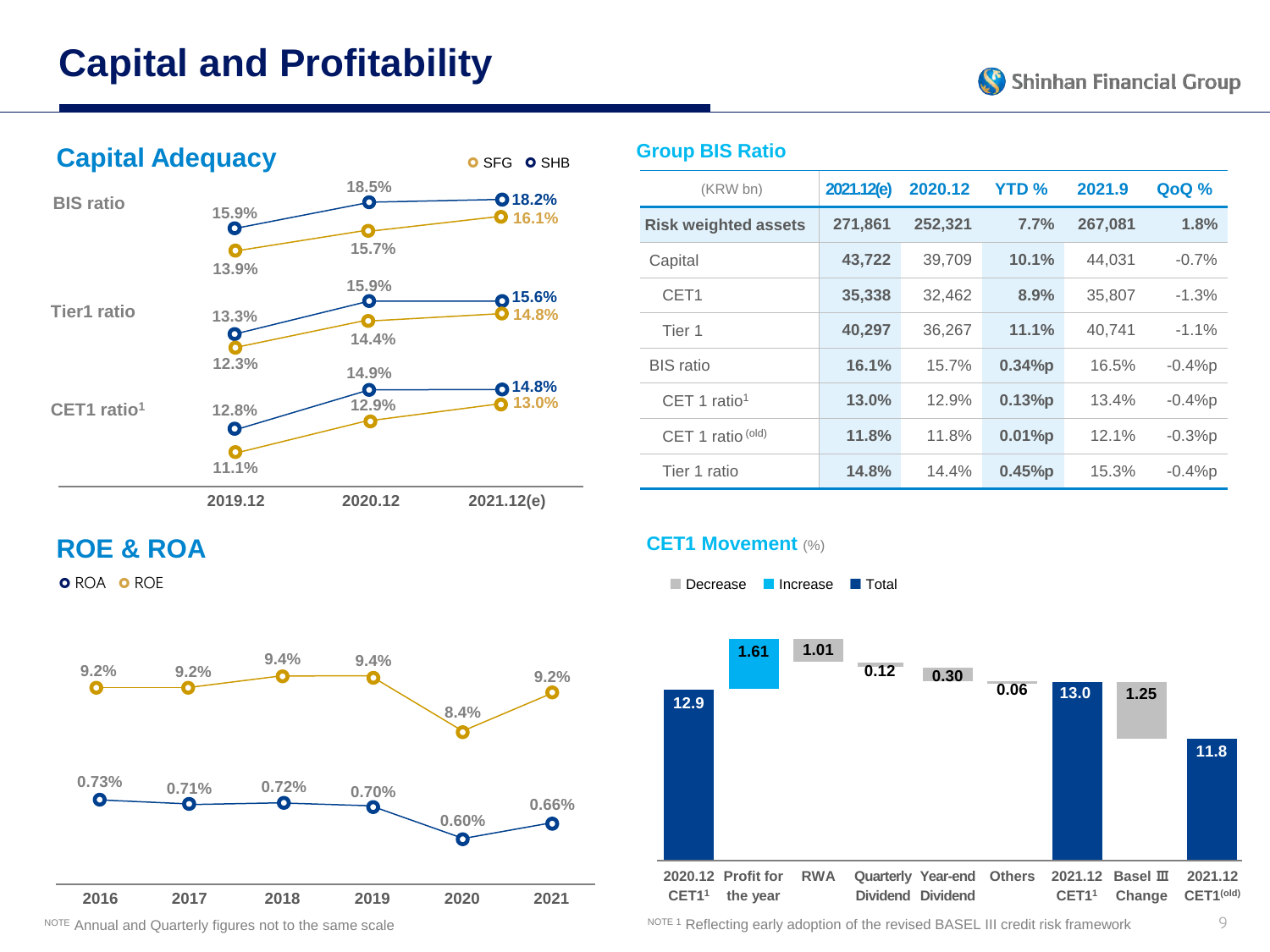### **Contribution by Subsidiaries and by Matrix**

Shinhan Financial Group



#### **Net Income Contribution by Non-Bank Subsidiaries<sup>1</sup> (KRW bn)**

■ Bank ■ Consumer Finance ■ Insurance ■ Capital Markets & Others **O** Non-Bank Weight





NOTE Annual and Quarterly figures not to the same scale NOTE The above financial figures are based on managerial accounting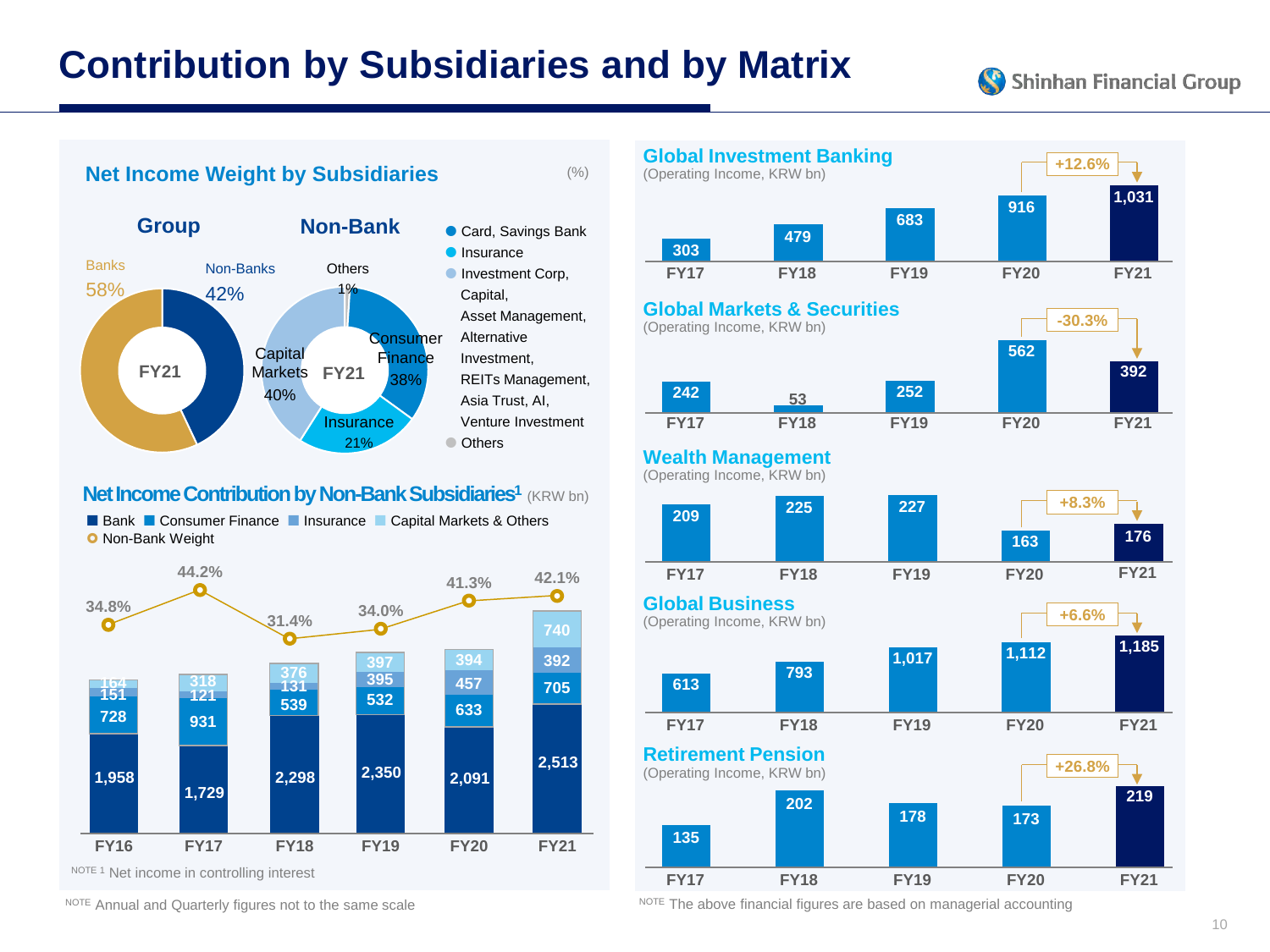## **Digital, Digital to Value (1)**





#### **Highest level of MAU growth: +4.5 million users (+31% YoY)**

- SFG's major platforms SHB SOL and SHC pLay grew +25% and +28% respectively, marking the highest MAU growth within the industry
- Strengthening digital competiveness with the launch of "Shinhan pLay", and MZfocused marketing strategy (BTS as the main muse). Other digital innovations (i.e. healthcare app, food delivery app, and MyData service) are also in progress



#### **Expanding digital coverage to reduce costs and increase operation revenue**

- Optimizing the use of resources by redefining existing channels → reducing offline channels → redistributing resources
- Offline channel strategy:
	- SHB, SHIC: Bigger and more efficient
	- SHC, SHL: More productive (in FC management)
- SHB's digital coverage slightly declined due to strengthened regulations (Financial Consumer Protection Act)



#### **DT innovation across SFG's entire value chain in line with SFG's mid-term strategy of achieving "optimal growth"**

- Saving costs by increasing the usage of app notifications and digital financial statements
- Cutting down costs in offline channels with efforts to go paperless (using tablets instead)
- Improving cost efficiency for back office functions with digital technology: RPA, chatbots, Robo-Advisors, AICC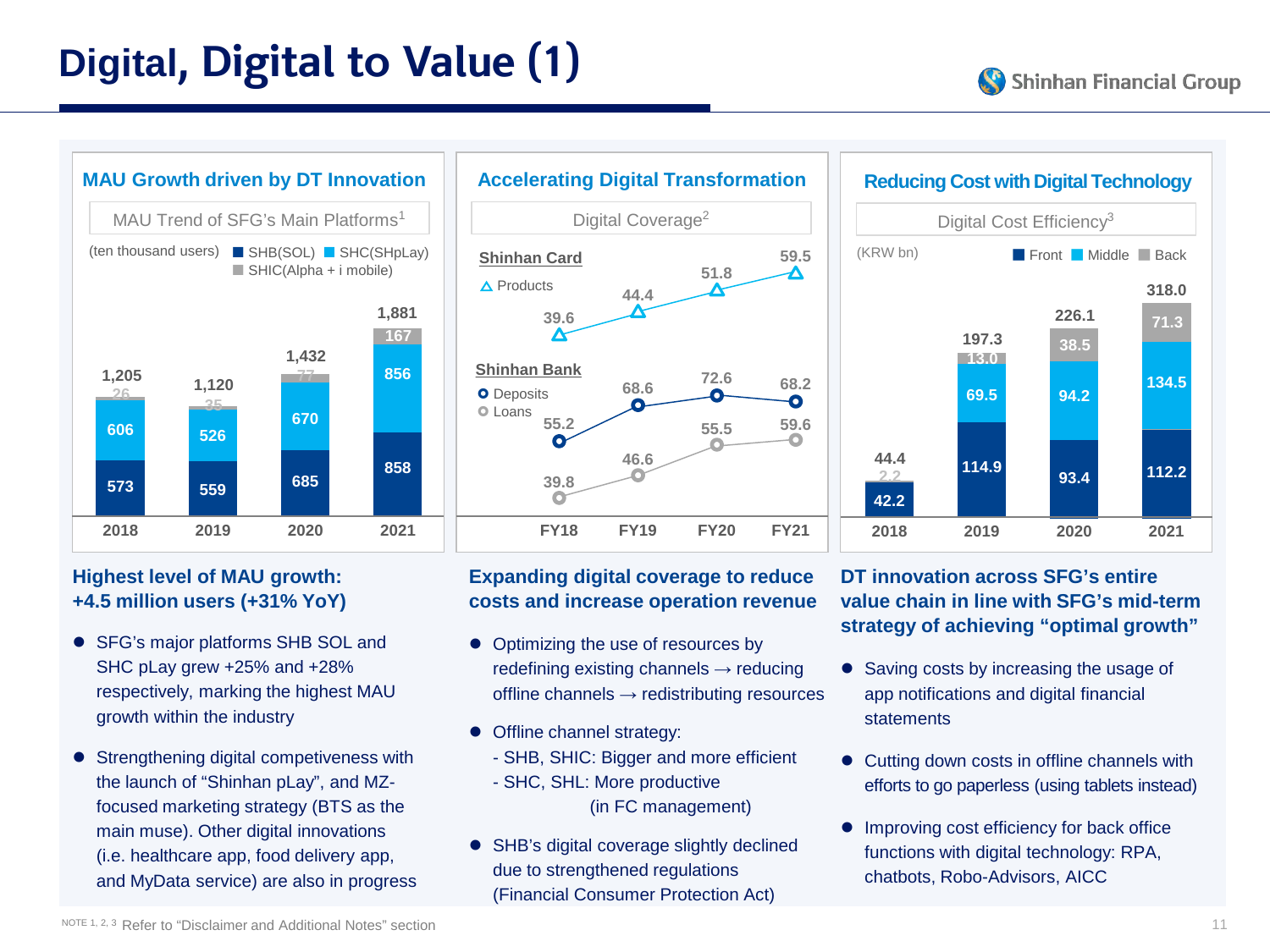## **Digital, Digital to Value (2)**

**333**

**349**

**237 155 1,526**

(persons)

**168 158 1,421**



#### **3rd-party Alliances** Fintech and Inter-industry Partnerships **Fintech ICT Lifestyle Distribution Finance/Real Estate | Healthcare | Others Partnerships with 202 Companies 20% 19%**  $11\%$   $14\%$ **9% 7% 20%**

#### **500 2017 556 2018 654 2019 762 2020 785 2021**

**281 158**

**1,140**

SHB SHC  $S<sub>HIC</sub>$   $S<sub>HI</sub>$ 

#### **Invested 187Wbn in digital sector through SFG's SI fund and start-up platform (Future's Lab)**

- Plans to form a broad investment portfolio that transcends industry boundaries, secures new markets and technologies by investing 300Wbn in a strategic investment funds (Invested 173Wbn as of Dec. 2021)
- Discovering promising startups through "Shinhan Future's Lab" (10 firms selected as baby unicorns, 32 firms with corporate values exceeding 20Wbn)

#### **Expanding alliances with 3rd-parties to achieve innovative and open DT**

- KT: 17 million customer base: business alliances in wide range of fields (i.e. real estate, distribution, media platform)
- Douzone: Build a platform for SMEs by leveraging its corporate customer base, which is the largest in Korea
- Bungaejangter: Secure MZ customers with its Re-Sell technology. Develop product authentication service using NFTs
- 42DOT : Jointly advance into future markets with its leading auto-driving technology

#### **Transforming into a digital company by securing and nurturing digital manpower**

**Securing Digital Talents**

Digital Manpower in Main Subsidiaries

- Continue to increase digital talents to promote Group's digital business initiatives
- Recruiting and fostering digital talents (offering digital masters courses in collaboration with top-tier universities)
- Built a Group-wide a digital education system and a one-stop educational platform that offers data literacy trainings to employees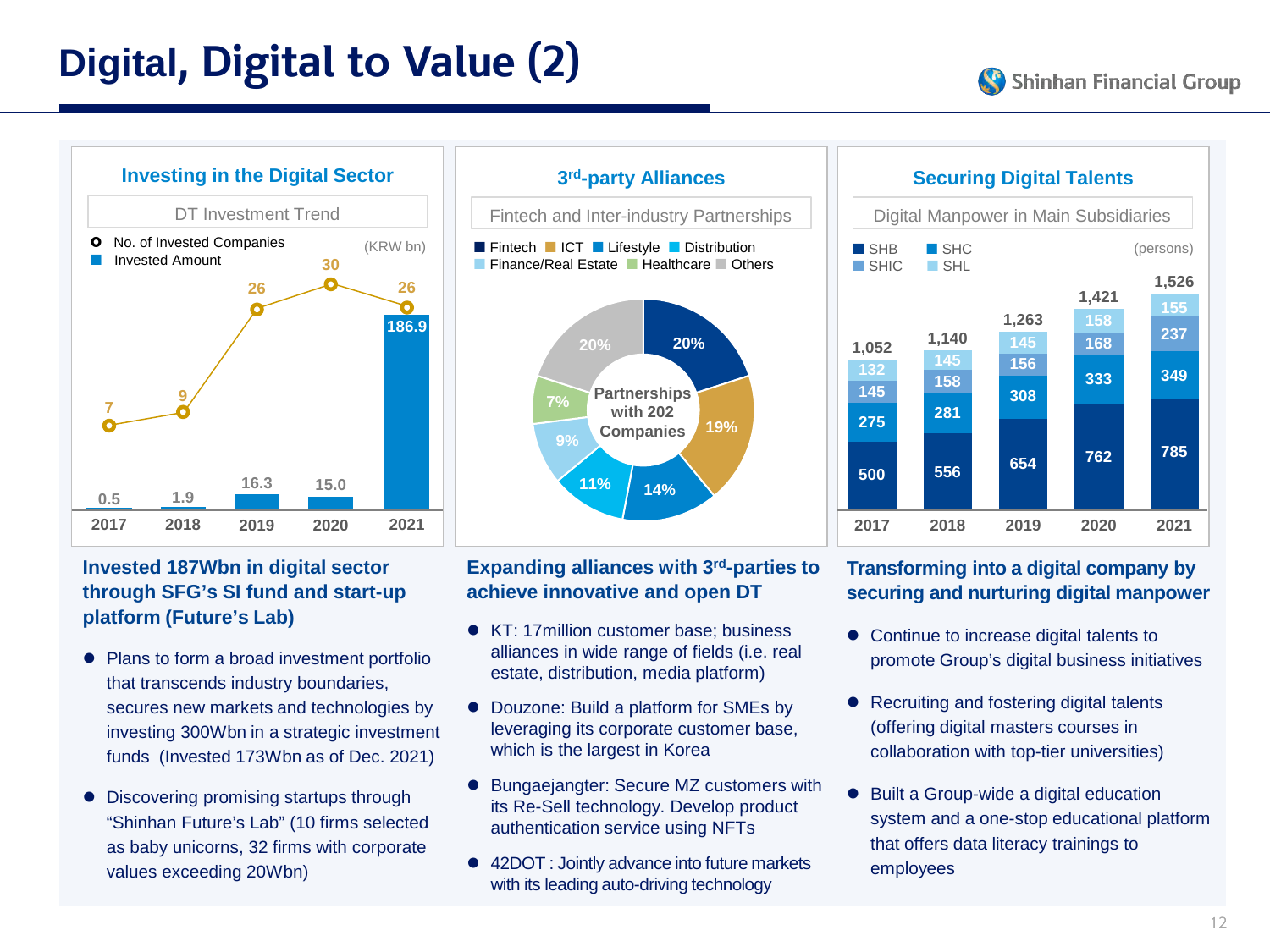## **Sustainability Initiative (ESG)**



#### **Zero Carbon Drive**



#### **Solidifying the foundations for better implementation of Net-Zero ambitions**

- $\bullet$  Expanded CO<sub>2</sub> measurement and management scope in accordance with PCAF6 Standard (for 210Wtn, incl. 6 asset classes<sup>7</sup>)
- Refining reduction targets for the financed emissions of the Group's portfolio
	- Expect to acquire SBTi certification in 2022
- Establishing a Group-wide ESG management system by developing ESG-integrated credit scoring system and measures to effectively apply K-Taxonomy<sup>7</sup>



#### **Supporting low-carbon transition through green finance**

- Green Finance results for  $FY2021: 2.7Wtn<sup>9</sup>$ - Green loans 283.1Wbn,
	-
	- Green PF 767.8Wbn<sup>10</sup>,
	- Green investments 1,641.2Wbn (Green investments by sector: reusable energy 75.3%, green transportation 24.4%, etc.)
- New business opportunities in financing low-carbon transition
	- Energy transition, energy usage, waste management, etc.

#### **Innovative Finance**



#### **Spurring innovative growth through financial support**

- $\bullet$  Innovative loans in FY2021: 25.2Wtn
	- Technology finance(TCB\* loans) 19.4Wtn
	- Innovative growth guarantee loans 2.5Wtn
	- IP\*\*/Moveable asset-backed loans 0.25Wtn
	- K-New Deal loans 2.9Wtn
- Innovative investment in FY2021: 2.1Wtn
	- (Innovative finance) direct investment, project funds etc. 1.1Wtn
	- (K-New Deal) SOC digitization etc. 0.95Wtn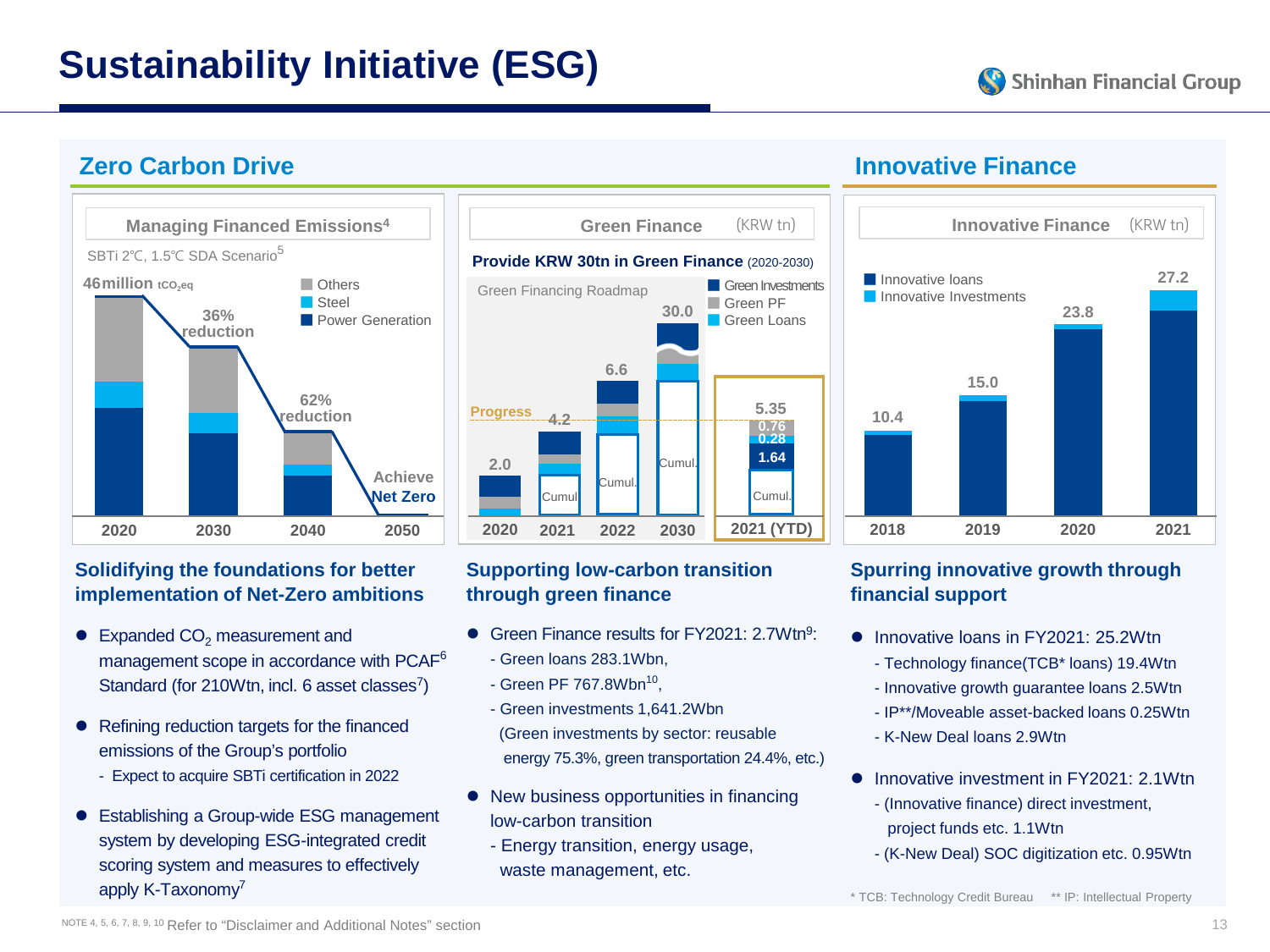### **Strategic Initiatives and its Overview**

Shinhan Financial Group



NOTE Growth rate figures are on YoY basis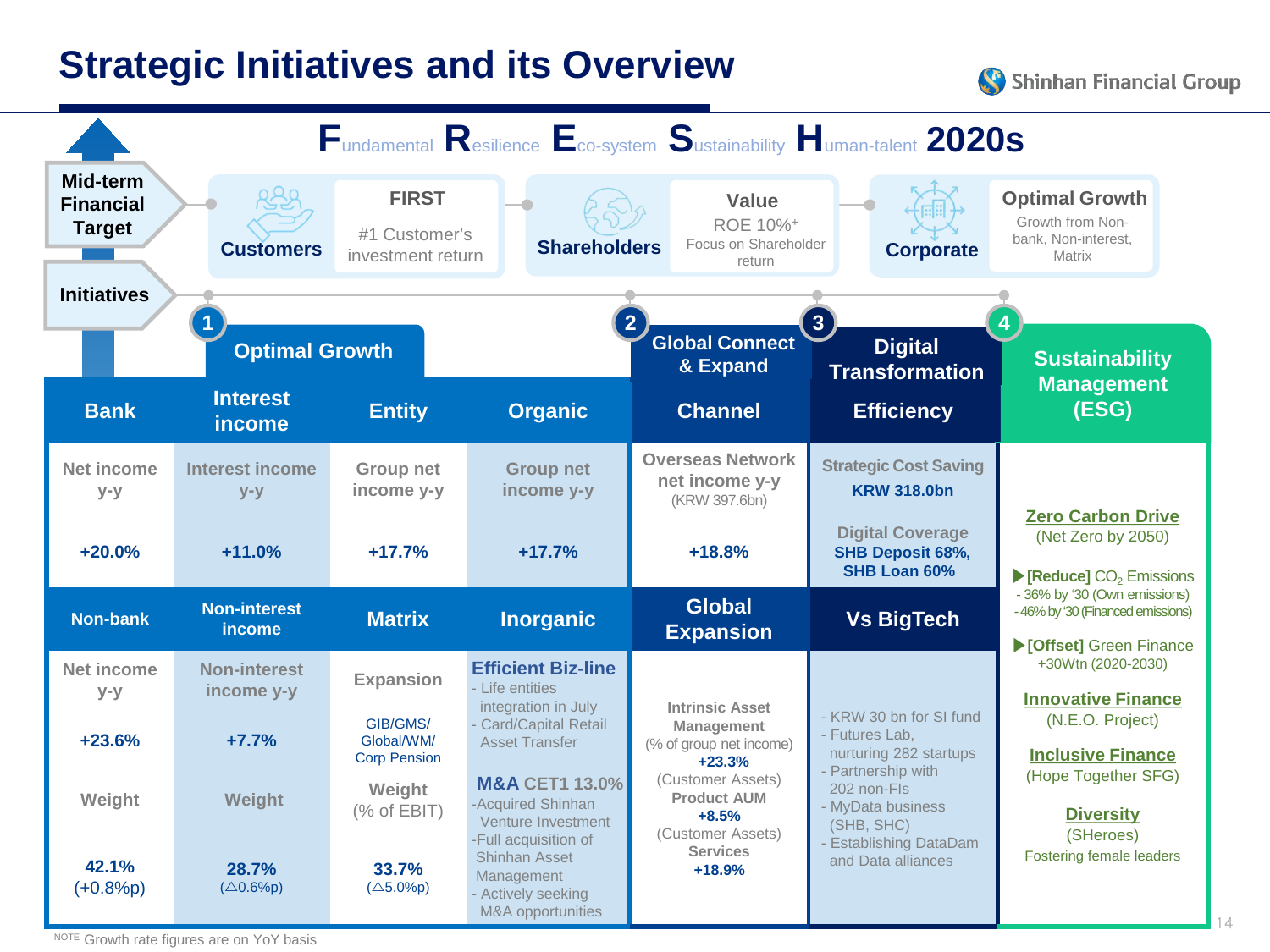# **lI. 2022 Outlook**

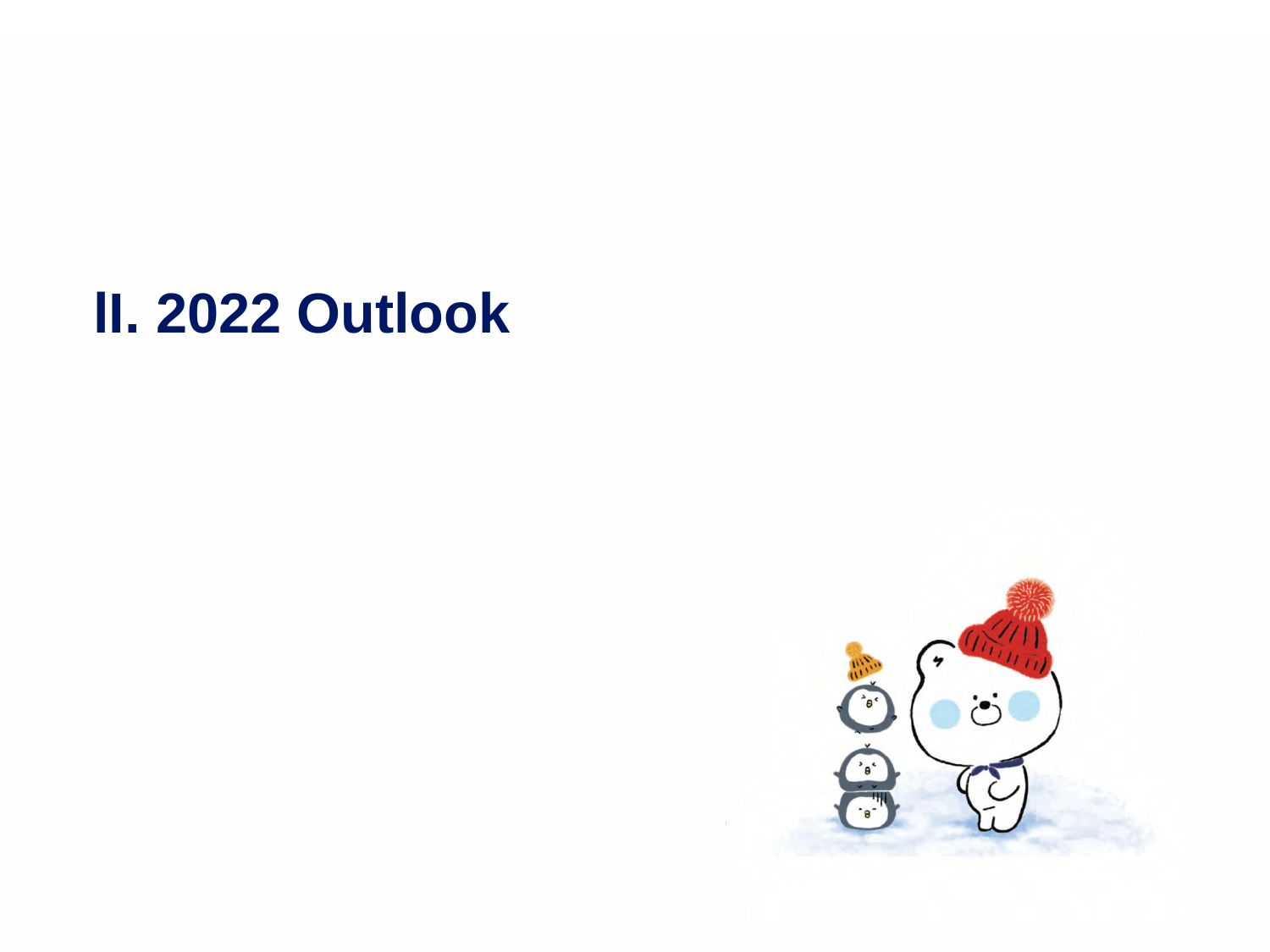Shinhan Financial Group

Opportunities and Challenges foreseen in 2022

Tailwinds **Tailwinds**

- **Improved NIM and NII as interest rates rise**
- **Robust loan growth with an SME-focus**
- **Boosted sales in the consumer finance sector (credit cards, etc.) thanks to recovery in private consumption**

- **Deteriorated asset quality from external factors** (i.e. the Fed's tapering schedule, spread of the omicron variant, and supply chain disruptions)
- **Normalization of growth in capital market sectors** (i.e. stock markets)
- **Inflation-led increase in G&A expenses** (i.e. salary and employee benefits)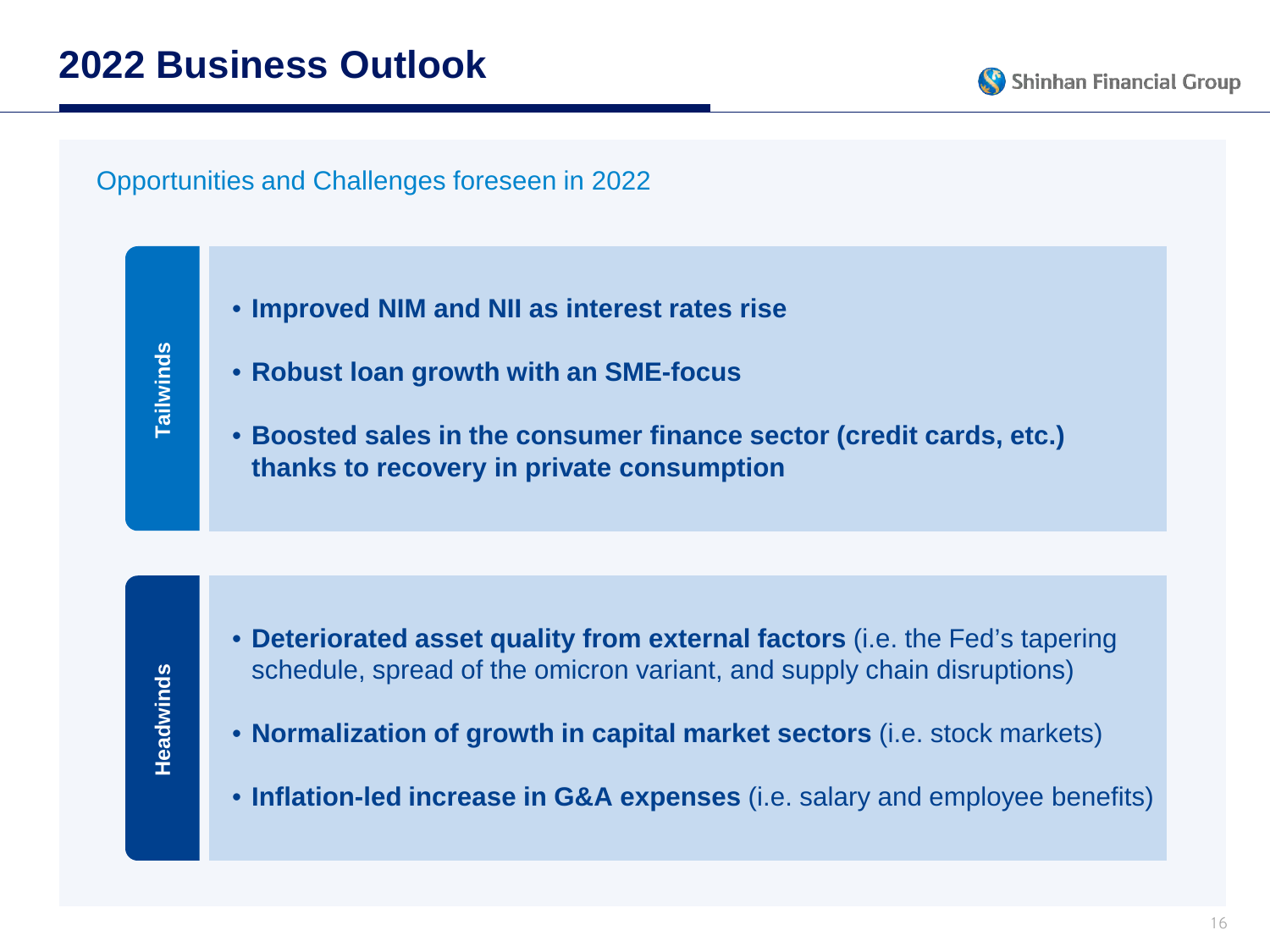Shinhan Financial Group



\* End of period balance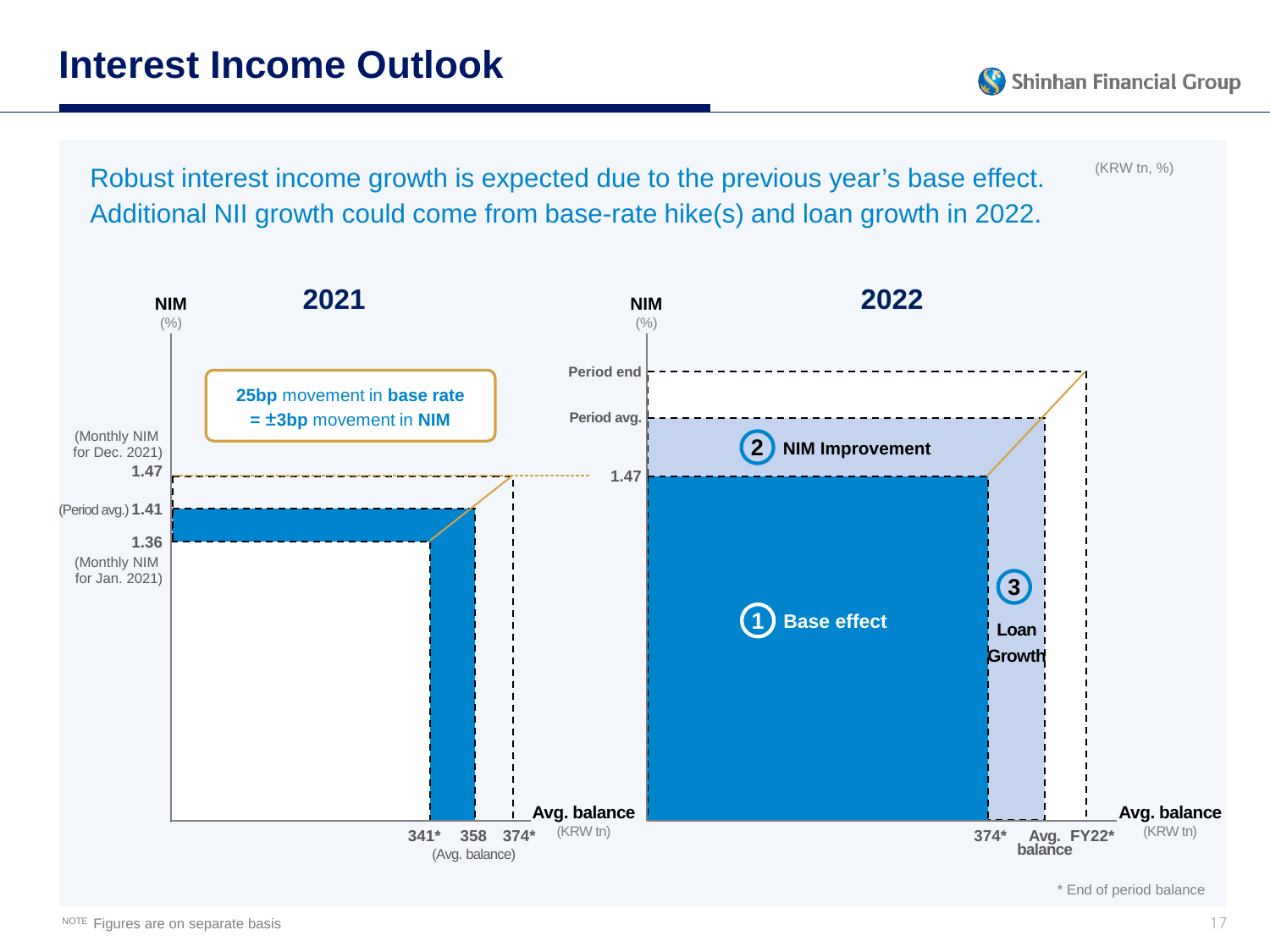#### **Securing sufficient buffer against the possibility of deterioration in asset quality due to increased market volatility**

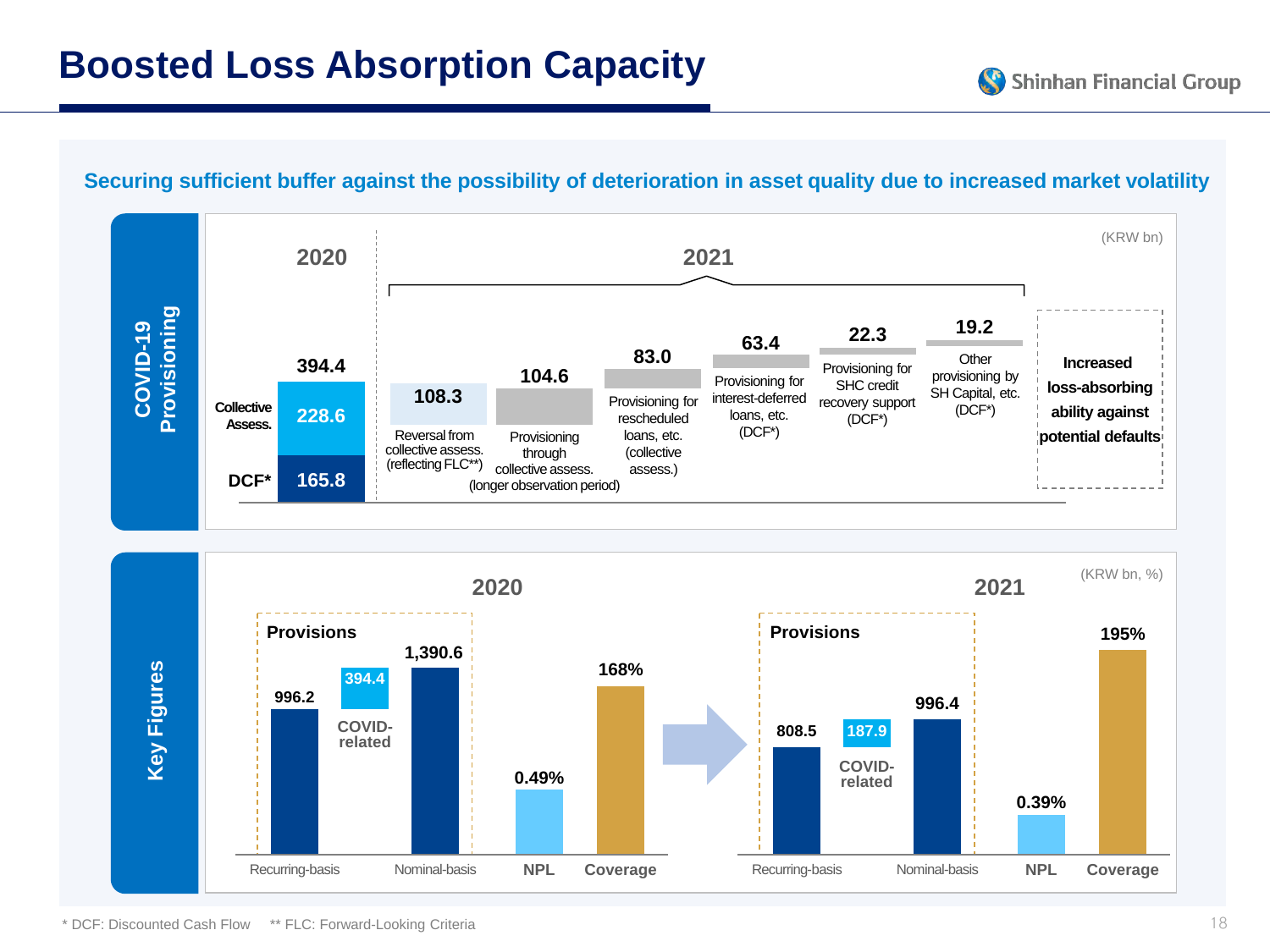# **llI. Supplements**

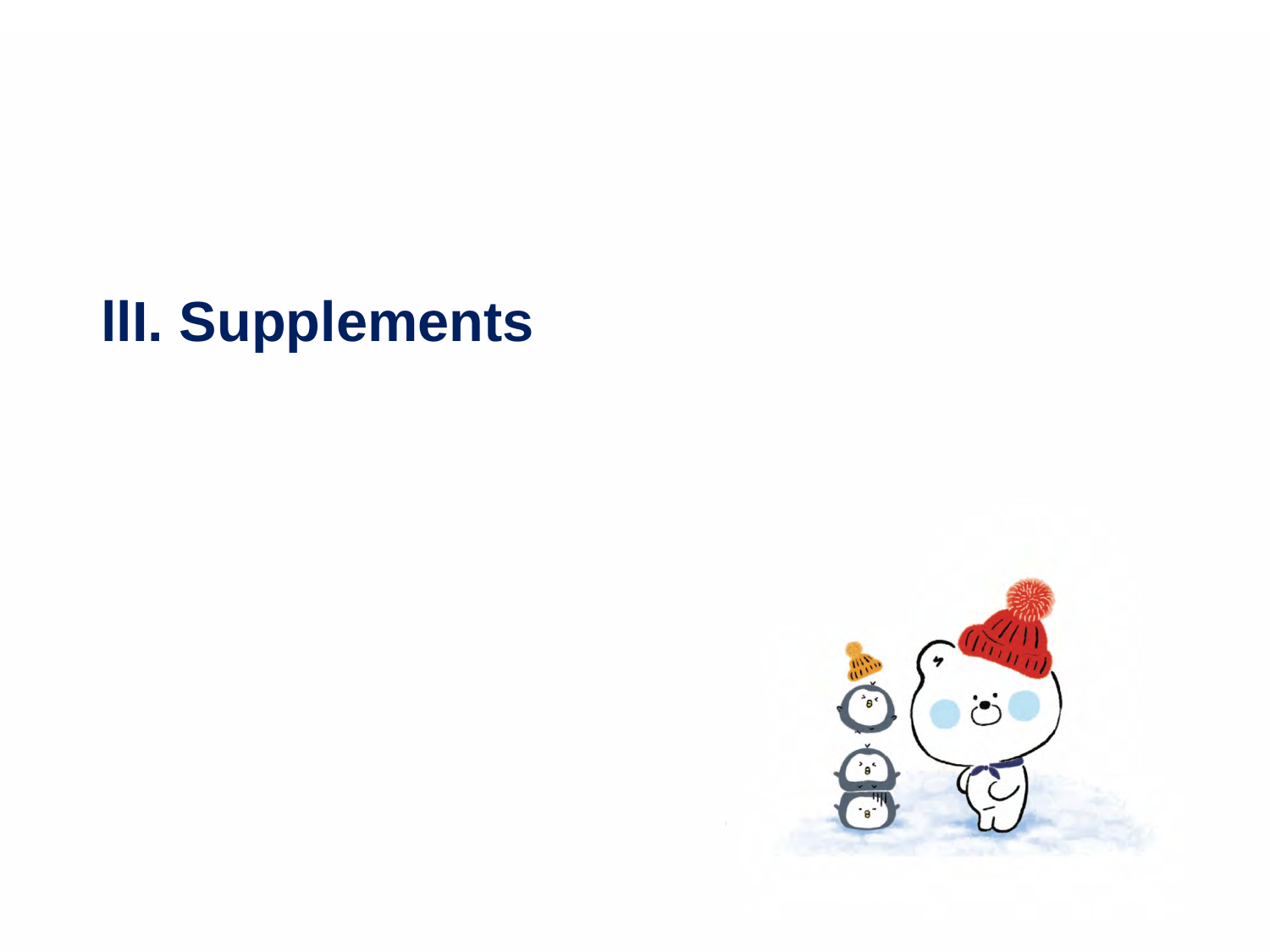### **FY21 Financial Overview**



| (KRW bn)                                                     | <b>FY21</b> | <b>FY20</b> |          |           | 4Q21     | <b>3Q21</b> |          |           |
|--------------------------------------------------------------|-------------|-------------|----------|-----------|----------|-------------|----------|-----------|
|                                                              |             |             | YoY      | YoY %     |          |             | QoQ      | QoQ %     |
| Operating Income before Expenses                             | 12,691.6    | 11,532.9    | 1,158.7  | 10.0%     | 3,214.4  | 3,106.3     | 108.1    | 3.5%      |
| Interest Income                                              | 9,053.5     | 8.155.1     | 898.4    | 11.0%     | 2,398.7  | 2,298.3     | 100.4    | 4.4%      |
| Non-interest Income                                          | 3,638.1     | 3,377.8     | 260.3    | 7.7%      | 815.7    | 808.0       | 7.7      | 0.9%      |
| G&A Expenses                                                 | 5,743.1     | 5,212.5     | 530.6    | 10.2%     | 1.810.9  | 1,296.2     | 514.7    | 39.7%     |
| Operating Income                                             | 6,948.5     | 6,320.4     | 628.1    | 9.9%      | 1,403.4  | 1,810.1     | $-406.6$ | $-22.5%$  |
| Non-Operating Income                                         | $-368.4$    | $-175.9$    | $-192.6$ | n.a.      | $-307.4$ | $-59.5$     | $-248.0$ | 417.0%    |
| Pre-Provision Income                                         | 6,580.0     | 6,144.5     | 435.5    | 7.1%      | 1,096.0  | 1,750.6     | $-654.6$ | $-37.4%$  |
| <b>Provision for Credit Losses</b>                           | 996.4       | 1,390.6     | $-394.2$ | $-28.3%$  | 431.1    | 206.2       | 224.9    | 109.0%    |
| Earnings before Income Tax                                   | 5,583.7     | 4,753.9     | 829.8    | 17.5%     | 664.9    | 1,544.4     | $-879.5$ | $-56.9%$  |
| Income Tax                                                   | 1,471.0     | 1,255.8     | 215.2    | 17.1%     | 189.9    | 402.6       | $-212.7$ | $-52.8%$  |
| Consolidated Net Income <sup>1</sup>                         | 4,019.3     | 3,414.6     | 604.7    | 17.7%     | 459.8    | 1,115.7     | $-655.9$ | $-58.8%$  |
| Loans in KRW (Bank, KRW tn)                                  | 271.1       | 248.8       | 22.3     | 9.0%      | 271.1    | 263.7       | 7.4      | 2.8%      |
| <b>Group Assets</b><br>(Consolidated, end of period, KRW tn) | 648.2       | 605.2       | 42.9     | 7.1%      | 648.2    | 638.7       | 9.5      | 1.5%      |
| NIM (Group)                                                  | 1.81%       | 1.80%       |          | 0.01%p    | 1.83%    | 1.79%       |          | 0.04%p    |
| Cost to Income Ratio                                         | 45.3%       | 45.2%       |          | 0.1%p     | 56.3%    | 41.7%       |          | 14.6%p    |
| Credit Cost Ratio                                            | 0.27%       | 0.41%       |          | $-0.14%p$ | 0.46%    | 0.22%       |          | 0.23%p    |
| <b>NPL Ratio</b>                                             | 0.39%       | 0.49%       |          | $-0.10%p$ | 0.39%    | 0.44%       |          | $-0.05%p$ |
| ROE <sup>1</sup>                                             | 9.17%       | 8.43%       |          | 0.74%p    | 9.17%    | 10.89%      |          | $-1.72%p$ |
| ROA <sup>1</sup>                                             | 0.66%       | 0.60%       |          | 0.05%p    | 0.66%    | 0.78%       |          | $-0.12%p$ |
| CET1 Ratio (Group) <sup>2</sup>                              | 13.0%       | 12.9%       |          | 0.1%p     | 13.0%    | 13.4%       |          | $-0.4%p$  |

NOTE 1 Net Income in Controlling Interest. ROE and ROA are year-to-date cumulative basis

NOTE 2 Capital ratio is a preliminary estimate. Before reflecting the early adoption of the revised BASEL III credit risk framework, CET1 is 11.8% for FY21.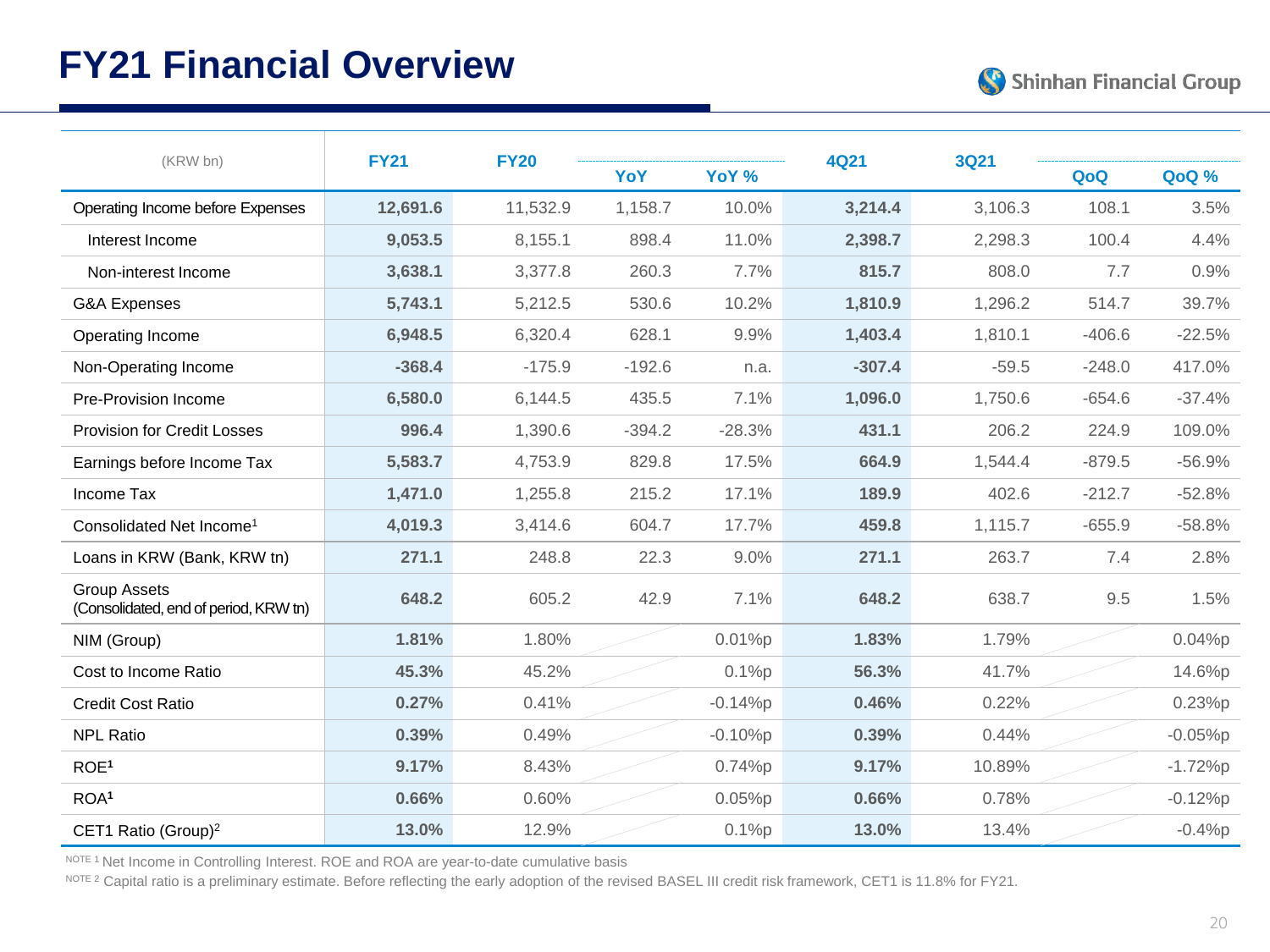### **SFG Income by Subsidiaries**

|                  |                      | (KRW bn)                                |             |             |          | Net Profit (before reflecting ownership) |             |          | <b>Ownership</b> |
|------------------|----------------------|-----------------------------------------|-------------|-------------|----------|------------------------------------------|-------------|----------|------------------|
|                  |                      |                                         | <b>FY21</b> | <b>FY20</b> | YoY %    | <b>4Q21</b>                              | <b>3Q21</b> | QoQ %    |                  |
| <b>Bank</b>      |                      |                                         | 2,512.8     | 2,095.3     | 19.9%    | 361.1                                    | 766.8       | $-52.9%$ |                  |
| Shinhan Bank     |                      |                                         | 2,494.4     | 2,077.8     | 20.0%    | 364.2                                    | 759.3       | $-52.0%$ | 100.0%           |
| Jeju Bank        |                      |                                         | 18.4        | 17.5        | 5.3%     | $-3.1$                                   | 7.5         | n.a.     | 75.3%            |
| Non-bank         |                      |                                         | 1,852.4     | 1,501.1     | 23.4%    | 198.1                                    | 433.5       | $-54.3%$ |                  |
| Consumer         |                      | Shinhan Card                            | 675.0       | 606.5       | 11.3%    | 136.3                                    | 171.5       | $-20.6%$ | 100.0%           |
| <b>Finance</b>   | 6                    | Shinhan Savings Bank                    | 30.3        | 27.0        | 12.5%    | 8.6                                      | 7.7         | 11.0%    | 100.0%           |
| <b>Insurance</b> | $\sqrt{\frac{1}{2}}$ | Shinhan Life Insurance <sup>1</sup>     | 391.6       | 457.1       | $-14.3%$ | $-10.2$                                  | 92.8        | n.a.     | 100.0%           |
| Capital          |                      | Shinhan Investment Corp                 | 320.8       | 154.8       | 107.3%   | $-46.7$                                  | 44.6        | n.a.     | 100.0%           |
| <b>Markets</b>   |                      | Shinhan Capital                         | 274.9       | 160.6       | 71.2%    | 65.9                                     | 77.6        | $-15.0%$ | 100.0%           |
|                  |                      | Shinhan Asset Management <sup>2</sup>   | 32.2        | 26.7        | 20.6%    | 6.7                                      | 7.1         | $-5.9%$  | 100.0%           |
|                  |                      | Shinhan Alternative Investment          | 9.2         | 3.4         | 166.9%   | 2.1                                      | 4.5         | $-53.0%$ | 100.0%           |
|                  |                      | Shinhan REITs Management                | 8.5         | 3.8         | 125.3%   | 1.9                                      | 1.9         | 1.5%     | 100.0%           |
|                  |                      | Asia Trust                              | 77.8        | 45.8        | 69.9%    | 25.9                                     | 16.9        | 53.0%    | 60.0%            |
|                  |                      | Shinhan Al                              | 0.5         | 0.3         | 57.2%    | 0.0                                      | 0.1         | $-80.6%$ | 100.0%           |
|                  |                      | Shinhan Venture Investment <sup>3</sup> | 15.9        | $-1.1$      | n.a.     | 6.9                                      | 2.8         | 143.1%   | 100.0%           |
| <b>Others</b>    |                      | Shinhan DS                              | 4.1         | 1.9         | 120.2%   | $-1.7$                                   | 2.4         | n.a.     | 100.0%           |
|                  |                      | Shinhan AITAS                           | 9.8         | 13.0        | $-24.6%$ | 2.2                                      | 2.9         | $-24.3%$ | 99.8%            |
|                  |                      | Shinhan Credit Information              | 1.9         | 1.5         | 29.7%    | 0.3                                      | 0.5         | $-51.4%$ | 100.0%           |

NOTE 1 Orange Life Insurance was merged into Shinhan Life Insurance on July 1, 2021

NOTE 2 Shinhan BNP Paribas Asset Management was renamed to Shinhan Asset Management on JAN 15, 2021

NOTE 3 Neoplux was newly acquired on SEPT 29, 2020; and was renamed to Shinhan Venture Investment on JAN 11, 2021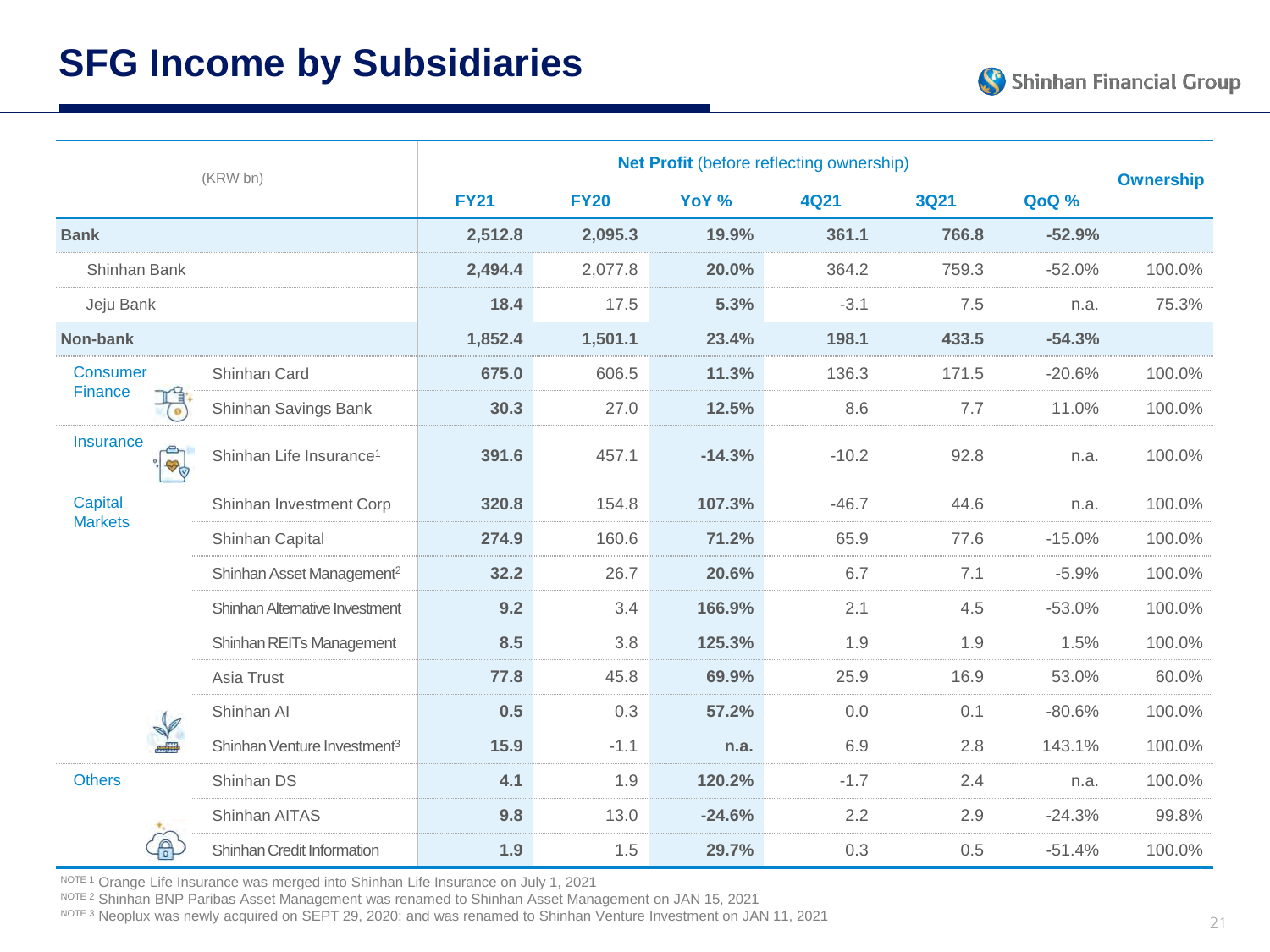### **Financial Highlights by Subsidiaries**

|                  | (KRW bn)                       | <b>Ownership</b> | <b>Shareholder's</b><br><b>Total Assets<sup>1</sup></b><br><b>Equity</b> |          | <b>Profit for the</b><br>Period <sup>2</sup> | <b>ROA</b> | <b>ROE</b> |
|------------------|--------------------------------|------------------|--------------------------------------------------------------------------|----------|----------------------------------------------|------------|------------|
| <b>Bank</b>      |                                |                  | 559,566.1                                                                | 29,751.6 | 2,512.8                                      |            |            |
| Shinhan Bank     |                                | 100.0%           | 552,554.8                                                                | 29,235.6 | 2,494.4                                      | 0.55%      | 8.75%      |
| Jeju Bank        |                                | 75.3%            | 7,011.3                                                                  | 515.9    | 18.4                                         | 0.27%      | 3.54%      |
| Non-bank         |                                |                  | 326,467.5                                                                | 19,685.8 | 1,852.4                                      |            |            |
| <b>Consumer</b>  | Shinhan Card                   | 100.0%           | 38,472.2                                                                 | 6,735.0  | 675.0                                        | 1.85%      | 10.38%     |
| Finance          | Shinhan Savings Bank           | 100.0%           | 2,644.9                                                                  | 231.8    | 30.3                                         | 1.32%      | 13.98%     |
| <b>Insurance</b> | Shinhan Life Insurance         | 100.0%           | 70,535.6                                                                 | 5,152.6  | 391.6                                        | 0.56%      | 7.29%      |
| Capital          | Shinhan Investment Corp        | 100.0%           | 69,953.5                                                                 | 5,025.5  | 320.8                                        | 0.70%      | 6.67%      |
| <b>Markets</b>   | Shinhan Capital                | 100.0%           | 10,921.7                                                                 | 1,732.7  | 274.9                                        | 2.70%      | 19.02%     |
|                  | Shinhan Asset Management       | 100.0%           | 58,124.7                                                                 | 202.6    | 32.2                                         | 15.25%     | 17.10%     |
|                  | Shinhan Alternative Investment | 100.0%           | 7,386.6                                                                  | 44.5     | 9.2                                          | 8.31%      | 22.00%     |
|                  | Shinhan REITs Management       | 100.0%           | 2,460.5                                                                  | 52.4     | 8.5                                          | 14.35%     | 16.79%     |
|                  | Asia Trust                     | 60.0%            | 61,559.0                                                                 | 252.6    | 77.8                                         | 25.42%     | 36.88%     |
|                  | Shinhan Al                     | 100.0%           | 44.0                                                                     | 41.5     | 0.5                                          | 1.10%      | 1.15%      |
|                  | Shinhan Venture Investment     | 100.0%           | 731.8                                                                    | 75.6     | 15.9                                         | 18.25%     | 22.71%     |
| <b>Others</b>    | Shinhan DS                     | 100.0%           | 92.6                                                                     | 39.8     | 4.1                                          | 3.68%      | 10.30%     |
|                  | Shinhan AITAS                  | 99.8%            | 90.1                                                                     | 80.3     | 9.8                                          | 11.33%     | 12.60%     |
| $\Box$           | Shinhan Credit Information     | 100.0%           | 31.4                                                                     | 19.0     | 1.9                                          | 6.42%      | 10.40%     |

NOTE<sup>1</sup> Trust A/C of Shinhan, Jeju Bank, Shinhan Investment Corp., Asia Trust and AUM(including ordinary discretionary assets) of Shinhan Asset Management,

Shinhan Alternative Investment, Shinhan REITs, Shinhan Venture Investment are included and period end balances

NOTE 2 Net Profit before reflecting ownership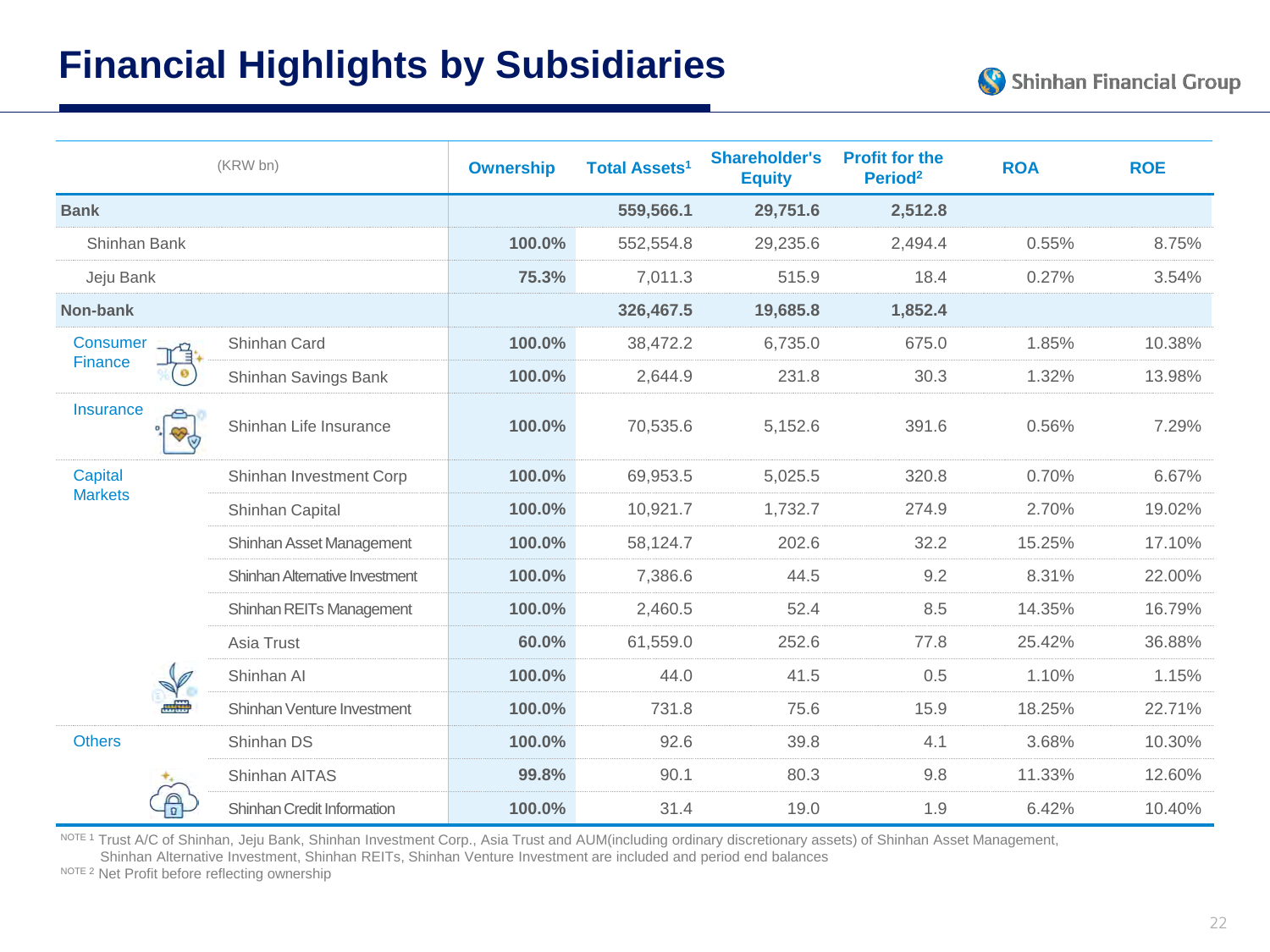## **Shinhan Bank Income (1)**



| (KRW bn)                               | <b>FY21</b> | <b>FY20</b> | YoY %<br>4Q21<br><b>3Q21</b> |          |         | QoQ %     |
|----------------------------------------|-------------|-------------|------------------------------|----------|---------|-----------|
| Operating Income (a=b+c)               | 7,289.4     | 6,796.8     | 7.2%                         | 1,903.9  | 1,839.4 | 3.5%      |
| Interest Income (b)                    | 6,611.8     | 5,927.6     | 11.5%                        | 1,775.4  | 1,670.2 | 6.3%      |
| Non-interest Income (c)                | 677.6       | 869.3       | $-22.0%$                     | 128.5    | 169.3   | $-24.1%$  |
| G&A Expenses (d)                       | 3,361.0     | 3,202.9     | 4.9%                         | 1,042.8  | 758.8   | 37.4%     |
| Pre-Provision Operating Income (e=a-d) | 3,928.3     | 3,593.9     | 9.3%                         | 861.1    | 1,080.6 | $-20.3%$  |
| Non-operating Income (f)               | $-238.8$    | $-130.2$    | n.a.                         | $-201.9$ | $-0.3$  | n.a.      |
| Pre-Provision Income (g=e+f)           | 3,689.5     | 3,463.7     | 6.5%                         | 659.2    | 1,080.3 | $-39.0%$  |
| Provision for Credit Losses (h)        | 341.6       | 680.2       | $-49.8\%$                    | 162.4    | 61.1    | 165.8%    |
| Earnings Before Income Tax (i=g-h)     | 3,347.9     | 2,783.4     | 20.3%                        | 496.9    | 1.019.2 | $-51.2%$  |
| Income Tax                             | 853.0       | 705.2       | 21.0%                        | 132.5    | 259.8   | $-49.0\%$ |
| Net Profit <sup>1</sup>                | 2,494.4     | 2,077.8     | 20.0%                        | 364.2    | 759.3   | $-52.0%$  |

NOTE<sub>1</sub> Net income in controlling interest

| (% )                       | 4Q19 | <b>1Q20</b> | <b>2Q20</b> | <b>3Q20</b> | 4Q20 | <b>1Q21</b> | <b>2Q21</b> | <b>3Q21</b> | 4Q21 |
|----------------------------|------|-------------|-------------|-------------|------|-------------|-------------|-------------|------|
| NIS (a-b, for the quarter) | 1.74 | 1.69        | 1.68        | 1.62        | 1.60 | 1.68        | 1.70        | 1.70        | 1.79 |
| Loan Interest Rate (a)     | 3.12 | 3.00        | 2.84        | 2.63        | 2.51 | 2.48        | 2.46        | 2.47        | 2.65 |
| Deposit Interest Rate (b)  | 1.38 | 1.30        | 1.16        | 1.01        | 0.91 | 0.81        | 0.76        | 0.77        | 0.86 |
| NIM (for the quarter)      | 1.46 | 1.41        | 1.39        | 1.36        | 1.34 | 1.39        | 1.40        | 1.40        | 1.45 |
| NIM (cumulative)           | 1.54 | 1.41        | 1.40        | 1.38        | 1.37 | 1.39        | 1.39        | 1.40        | 1.41 |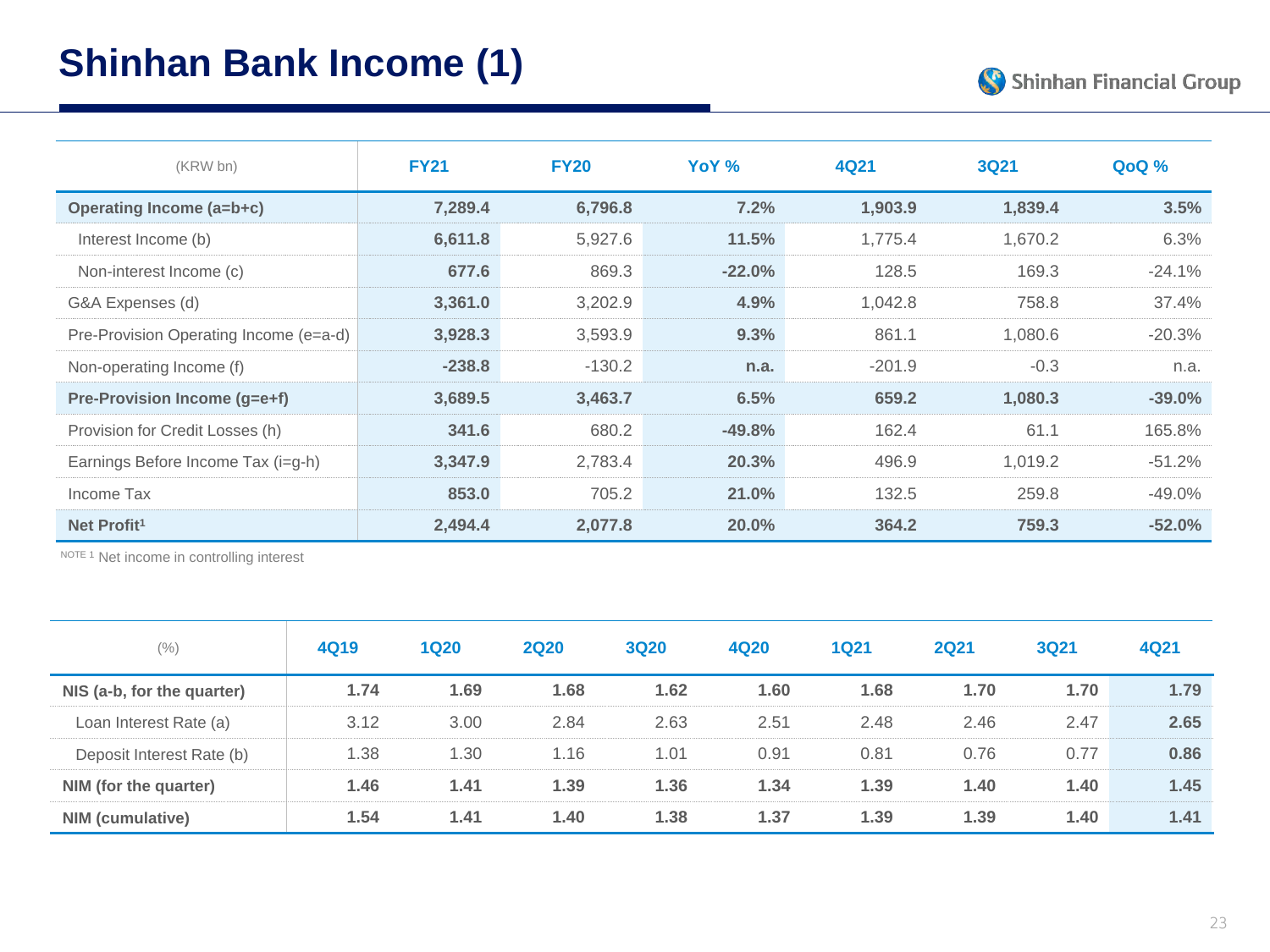### **Shinhan Bank Income (2)**



| (KRW bn)                                          | <b>FY21</b> | <b>FY20</b> | YoY %    | 4Q21     | <b>3Q21</b> | <b>QoQ%</b> |
|---------------------------------------------------|-------------|-------------|----------|----------|-------------|-------------|
| Non-interest Income (a+b+c)                       | 677.6       | 869.3       | $-22.0%$ | 128.5    | 169.3       | $-24.1%$    |
| Fee & Commission (a)                              | 977.7       | 987.0       | $-0.9%$  | 239.3    | 243.0       | $-1.5%$     |
| <b>Fund Fees</b>                                  | 92.7        | 88.5        | 4.7%     | 20.8     | 23.9        | $-13.1%$    |
| <b>Bancassurance Fees</b>                         | 30.5        | 45.1        | $-32.5%$ | 6.7      | 7.8         | $-13.7%$    |
| F/X Fees                                          | 154.9       | 142.3       | 8.9%     | 43.6     | 36.6        | 19.2%       |
| <b>Trust Fees</b>                                 | 193.5       | 174.1       | 11.1%    | 48.8     | 45.6        | 7.0%        |
| <b>Electronic Transaction Fees</b>                | 150.0       | 143.2       | 4.7%     | 37.4     | 37.1        | 0.8%        |
| Investment banking                                | 88.3        | 92.3        | $-4.3%$  | 28.7     | 25.5        | 12.6%       |
| <b>Others</b>                                     | 267.8       | 301.4       | $-11.2%$ | 53.2     | 66.5        | $-19.9%$    |
| Securities Related & F/X Trading, Derivatives (b) | 591.4       | 783.8       | $-24.6%$ | 128.4    | 137.6       | $-6.7%$     |
| Others <sup>1</sup> (c)                           | $-891.4$    | $-901.5$    | n.a.     | $-239.2$ | $-211.3$    | n.a.        |
|                                                   |             |             |          |          |             |             |
| <b>G&amp;A Expenses Details</b>                   |             |             |          |          |             |             |
| <b>G&amp;A Details</b>                            | 3,361.0     | 3,202.9     | 4.9%     | 1,042.8  | 758.8       | 37.4%       |
| <b>Salary &amp; Employee Benefits</b>             | 2,192.0     | 1,946.3     | 12.6%    | 690.9    | 480.7       | 43.7%       |
| (Early Retirement Program Expenses)               | 128.5       | 77.7        | 65.4%    | 82.0     | 0.2         | n.m.        |
| D&A                                               | 412.2       | 411.0       | 0.3%     | 107.4    | 104.3       | 3.0%        |
| <b>Other Expenses</b>                             | 756.9       | 845.6       | $-10.5%$ | 244.4    | 173.8       | 40.6%       |
| (Advertising)                                     | 98.4        | 80.8        | 21.8%    | 49.4     | 21.6        | 128.5%      |
| (Taxes and Dues)                                  | 92.6        | 96.3        | $-3.8%$  | 19.5     | 16.9        | 15.5%       |
| <b>Cost to Income Ratio (YTD)</b>                 | 46.1%       | 47.1%       | $-1.0%p$ | 46.1%    | 43.0%       | 3.1%p       |

NOTE 1 Including Deposit Insurance Premium, Contribution Expenses etc.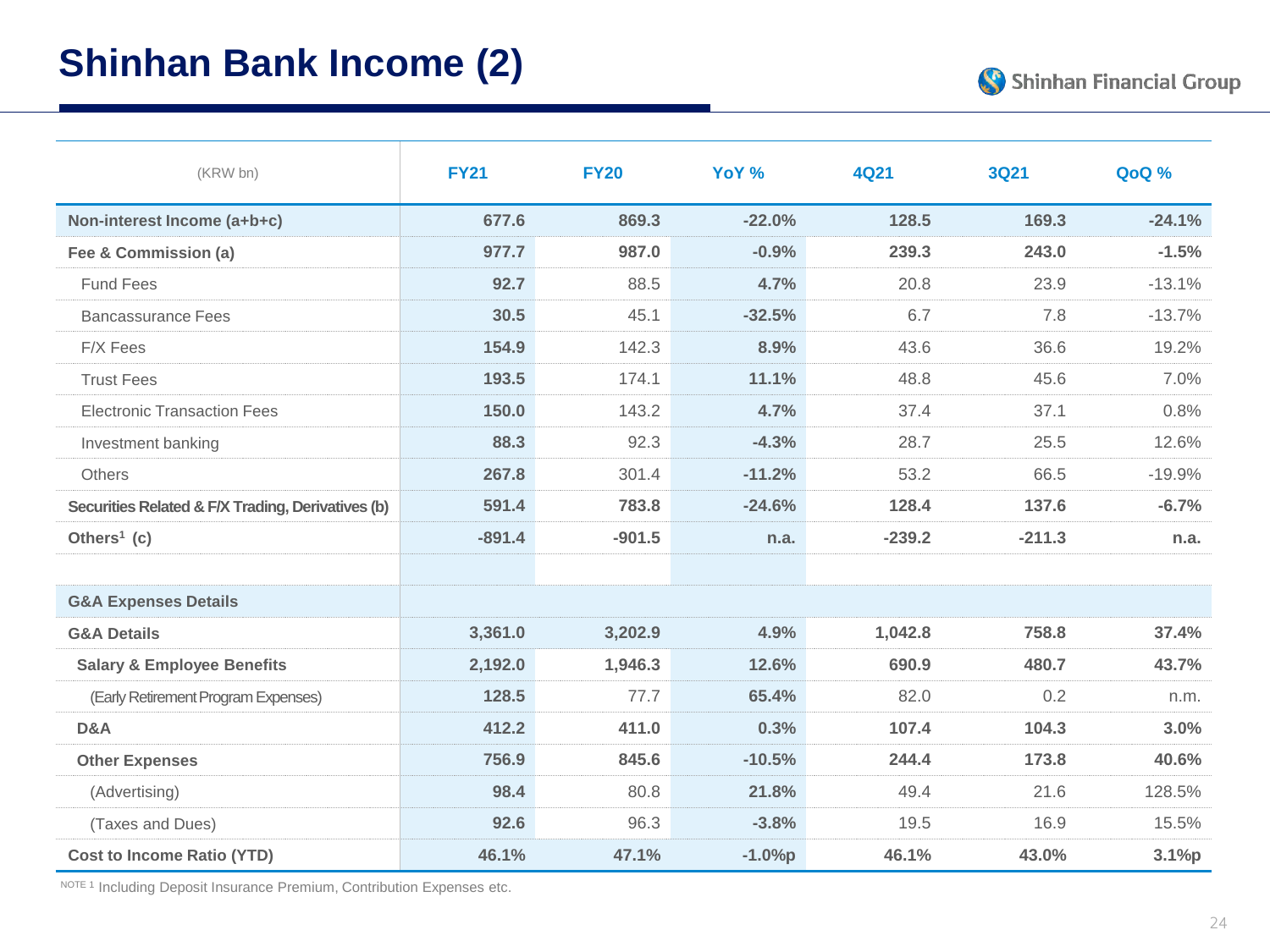

| (KRW bn)                                          | <b>FY21</b> | <b>FY20</b> | YoY %     | 4Q21    | <b>3Q21</b> | <b>QoQ%</b> |
|---------------------------------------------------|-------------|-------------|-----------|---------|-------------|-------------|
| <b>Operating Revenue (a)</b>                      | 4,375.4     | 4,100.2     | 6.7%      | 1,066.4 | 1,174.4     | $-9.2%$     |
| Card business                                     | 2,862.3     | 2,848.6     | 0.5%      | 724.4   | 720.1       | 0.6%        |
| <b>Installment Finance</b>                        | 158.7       | 147.5       | 7.6%      | 41.4    | 40.3        | 2.8%        |
| Lease                                             | 399.3       | 292.7       | 36.4%     | 111.2   | 102.6       | 8.4%        |
| <b>Others</b>                                     | 955.1       | 811.4       | 17.7%     | 189.4   | 311.5       | $-39.2%$    |
| <b>Interest Expense (b)</b>                       | 506.9       | 507.5       | $-0.1%$   | 134.6   | 126.2       | 6.7%        |
| <b>G&amp;A Expenses (c)</b>                       | 749.3       | 650.6       | 15.2%     | 242.0   | 170.7       | 41.8%       |
| <b>Commissions &amp; Other Expenses (d)</b>       | 1,769.4     | 1,639.1     | 7.9%      | 405.4   | 520.1       | $-22.0%$    |
| Pre-Provision Income (e=a-b-c-d)                  | 1,349.8     | 1,303.0     | 3.6%      | 284.4   | 357.4       | $-20.4%$    |
| Provision for credit losses (f)                   | 442.9       | 483.4       | $-8.4%$   | 104.8   | 127.4       | $-17.7%$    |
| Earnings Before Income Tax (g=e-f)                | 906.9       | 819.1       | 10.7%     | 179.5   | 230.1       | $-22.0%$    |
| Income Tax                                        | 230.6       | 214.7       | 7.4%      | 42.8    | 58.2        | $-26.5%$    |
| Net Income <sup>1</sup>                           | 675.0       | 606.5       | 11.3%     | 136.3   | 171.5       | $-20.6%$    |
|                                                   |             |             |           |         |             |             |
| Merchant Fee Rates <sup>2</sup>                   | 1.38%       | 1.37%       | 0.01%p    | 1.40%   | 1.38%       | 0.02%p      |
| <b>Credit Card Merchant Fee Rate</b>              | 1.48%       | 1.49%       | $-0.01%p$ | 1.49%   | 1.47%       | 0.02%p      |
| Delinquency ratio (One Month)                     | 0.80%       | 1.04%       | $-0.24%p$ | 0.80%   | 0.89%       | $-0.09%p$   |
| 2 months delinquency migration ratio <sup>3</sup> | 0.25%       | 0.26%       | $-0.02%p$ | 0.25%   | 0.24%       | 0.00%p      |

NOTE 1 Net income in controlling interest

NOTE 2 Including merchant fee rates for credit cards, check cards, prepaid cards, and others

NOTE 3 (2 months overdue assets outstanding as of the end of base month) / (normal assets outstanding as of the end of (base month-2 months))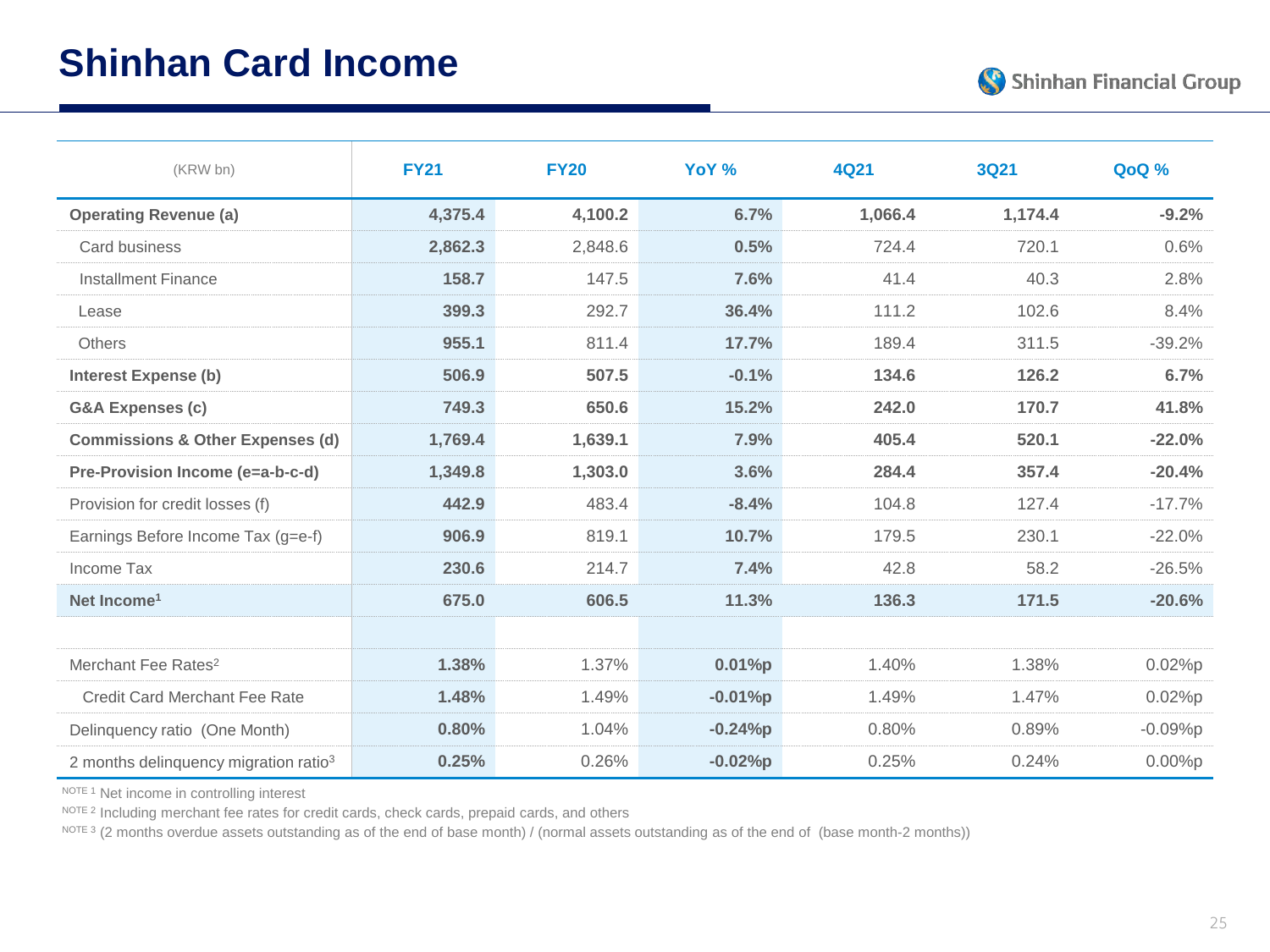### **Shinhan Life Insurance Income**

| (KRW bn, %)                   | <b>FY21</b> | <b>FY20</b> | YoY %          | <b>4Q21</b> | <b>3Q21</b> | QoQ %     |
|-------------------------------|-------------|-------------|----------------|-------------|-------------|-----------|
| APE <sup>1</sup>              | 756.7       | 921.6       | $-17.9%$       | 170.3       | 227.4       | $-25.1%$  |
| Protection                    | 577.8       | 704.4       | $-18.0%$       | 143.0       | 170.9       | $-16.3%$  |
| Savings, Annuities            | 178.9       | 217.2       | $-17.6%$       | 27.3        | 56.4        | $-51.7%$  |
| Net Profit <sup>2</sup>       | 391.6       | 457.1       | $-14.3%$       | $-10.2$     | 92.8        | n.a       |
|                               |             |             |                |             |             |           |
| <b>Premium Income</b>         | 8,282.4     | 9,637.3     | $-14.1%$       | 2,752.6     | 1,757.7     | 56.6%     |
| Protection                    | 4,792.3     | 4,849.0     | $-1.2%$        | 1,196.4     | 1,192.0     | 0.4%      |
| Savings, Annuities            | 3,490.1     | 4,788.3     | $-27.1%$       | 1,556.2     | 565.8       | 175.1%    |
| <b>Total Assets</b>           | 70,535.6    | 70,591.1    | $-0.1%$        | 70,535.6    | 70,291.4    | 0.3%      |
| <b>Investment Assets</b>      | 58,124.0    | 58,127.6    | 0.0%           | 58,124.0    | 57,963.9    | 0.3%      |
| Cash and Cash equivalents     | 1,776.9     | 1,764.8     | 0.7%           | 1,776.9     | 1,004.7     | 76.9%     |
| <b>Bond</b>                   | 41,240.2    | 41,269.4    | $-0.1%$        | 41,240.2    | 41,057.5    | 0.4%      |
| Loans                         | 8,627.9     | 9,042.5     | $-4.6%$        | 8,627.9     | 8,632.5     | $-0.1%$   |
| Equities                      | 292.5       | 297.4       | $-1.7%$        | 292.5       | 272.7       | 7.3%      |
| Others                        | 6,186.5     | 5,753.5     | 7.5%           | 6,186.5     | 6,996.5     | $-11.6%$  |
|                               |             |             |                |             |             |           |
| Key Indicators (%)            |             |             |                |             |             |           |
| <b>ROE</b>                    | 7.29        | 8.27        | $-0.98%p$      | 7.29        | 9.90        | $-2.61%p$ |
| <b>RBC</b>                    | 284.9       | 314.5       | $-29.6%p$      | 284.9       | 298.4       | $-13.4$   |
| Loss Ratio <sup>3</sup>       | 87.7        | 83.3        | 4.39%p<br>89.7 |             | 88.8        | 0.90%p    |
| Investment Yield <sup>4</sup> | 3.42        | 3.24        | 0.18%p         | 3.42        | 3.40        | 0.03%p    |

NOTE 3 Accumulated loss ratio on a rolling 12-month basis

NOTE 1 Annual Premium Equivalent Note of Note 2 Includes Orange Life's net profit for 1H21 NOTE 3 Accumulated loss ratio on a rolling 12-month basis NoTE 4 Yield on a 12-month rolling basis, under IFRS9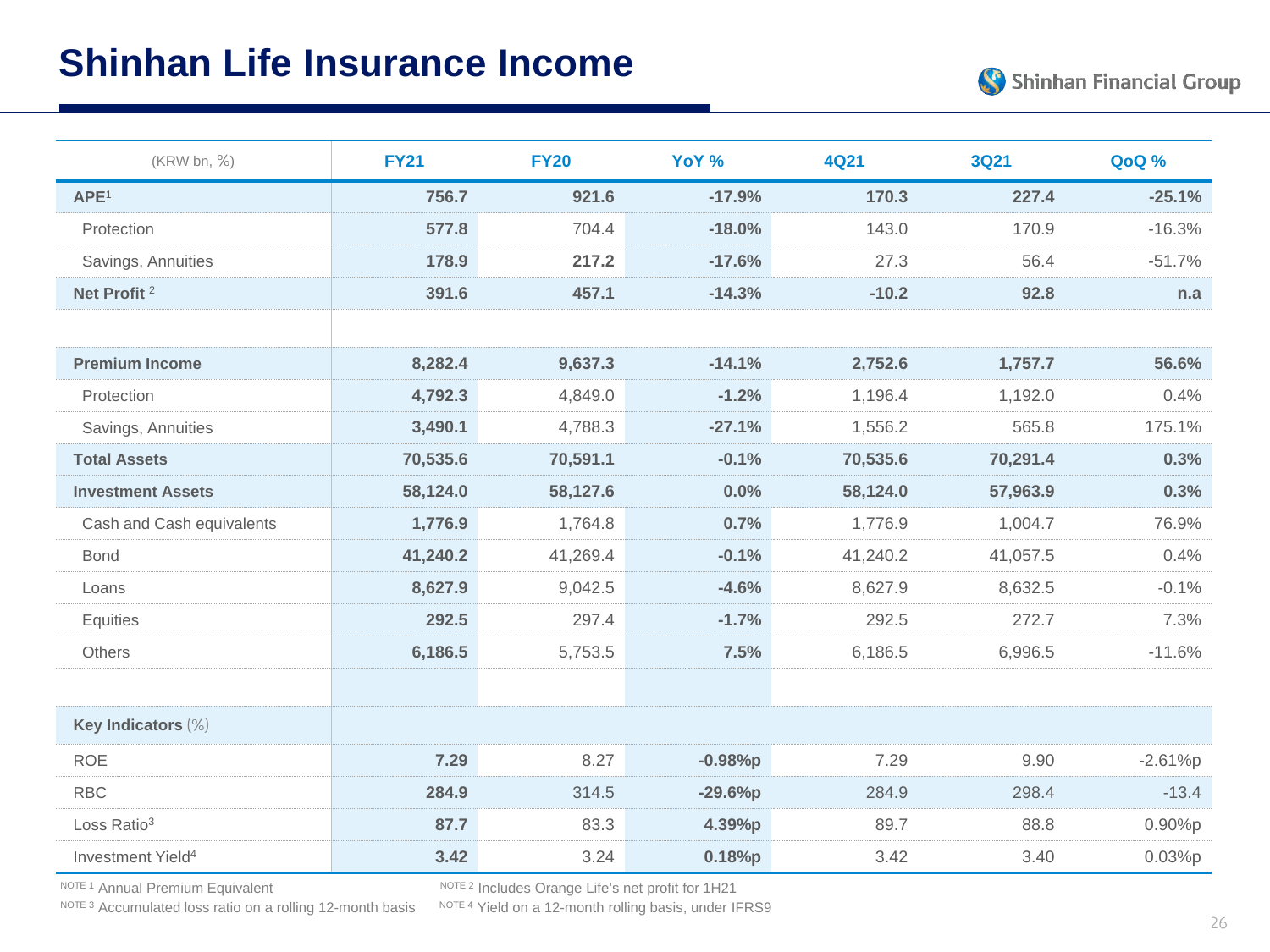| (KRW bn)                                                               | <b>FY21</b> | <b>FY20</b> | YoY %    | 4Q21     | <b>3Q21</b> | QoQ %    |
|------------------------------------------------------------------------|-------------|-------------|----------|----------|-------------|----------|
| <b>Operating Revenue</b>                                               | 1,574.9     | 1,220.0     | 29.1%    | 389.8    | 339.3       | 14.9%    |
| Fee & Commission                                                       | 848.5       | 740.6       | 14.6%    | 202.6    | 212.2       | $-4.5%$  |
| <b>Brokerage fees</b>                                                  | 510.4       | 459.5       | 11.1%    | 107.3    | 115.7       | $-7.3%$  |
| <b>Financial Product fees</b>                                          | 83.8        | 87.0        | $-3.7%$  | 19.7     | 21.1        | $-6.6%$  |
| <b>Investment Banking</b>                                              | 204.5       | 158.6       | 28.9%    | 59.1     | 61.2        | $-3.5%$  |
| <b>Others</b>                                                          | 49.8        | 35.5        | 40.2%    | 16.4     | 14.1        | 16.6%    |
| <b>Proprietary Trading</b>                                             | 652.3       | 574.3       | 13.6%    | 202.6    | 97.8        | 107.2%   |
| <b>Others</b>                                                          | 74.2        | $-94.9$     | n.a.     | $-15.3$  | 29.3        | n.a.     |
| <b>Operating Expenses</b>                                              | 989.3       | 840.3       | 17.7%    | 343.9    | 201.9       | 70.3%    |
| <b>G&amp;A Expenses</b>                                                | 734.5       | 592.4       | 24.0%    | 202.2    | 174.7       | 15.7%    |
| <b>Commission Expenses</b>                                             | 170.5       | 142.1       | 20.0%    | 48.3     | 31.7        | 52.2%    |
| Provisioning for Credit Losses                                         | 84.4        | 105.8       | $-20.3%$ | 93.4     | $-4.5$      | n.a.     |
| <b>Operating Income</b>                                                | 585.6       | 379.8       | 54.2%    | 45.9     | 137.4       | $-66.6%$ |
| <b>Non-Operating Income</b>                                            | $-170.1$    | $-171.6$    | n.a.     | $-114.5$ | $-79.0$     | n.a.     |
| <b>Net Income</b>                                                      | 320.8       | 154.8       | 107.3%   | $-46.7$  | 44.6        | n.a.     |
|                                                                        |             |             |          |          |             |          |
| <b>Financial Product<sup>1</sup></b><br>(at the end of period, KRW tn) | 83.5        | 100.1       | $-16.6%$ | 83.5     | 83.6        | $-0.2%$  |
| <b>Funds (Beneficiary Certificates)</b>                                | 30.6        | 48.7        | $-37.2%$ | 30.6     | 32.3        | $-5.3%$  |
| <b>Trust Account</b>                                                   | 25.1        | 25.0        | 0.3%     | 25.1     | 23.7        | 5.8%     |
| <b>ELS</b>                                                             | 2.7         | 2.8         | $-4.7$   | 2.7      | 2.7         | $-2.2$   |
| Others (WRAP + RP + Micro Debentures)                                  | 25.1        | 23.5        | 6.6      | 25.1     | 24.9        | 0.9      |

NOTE 1 Includes retail and institutional clients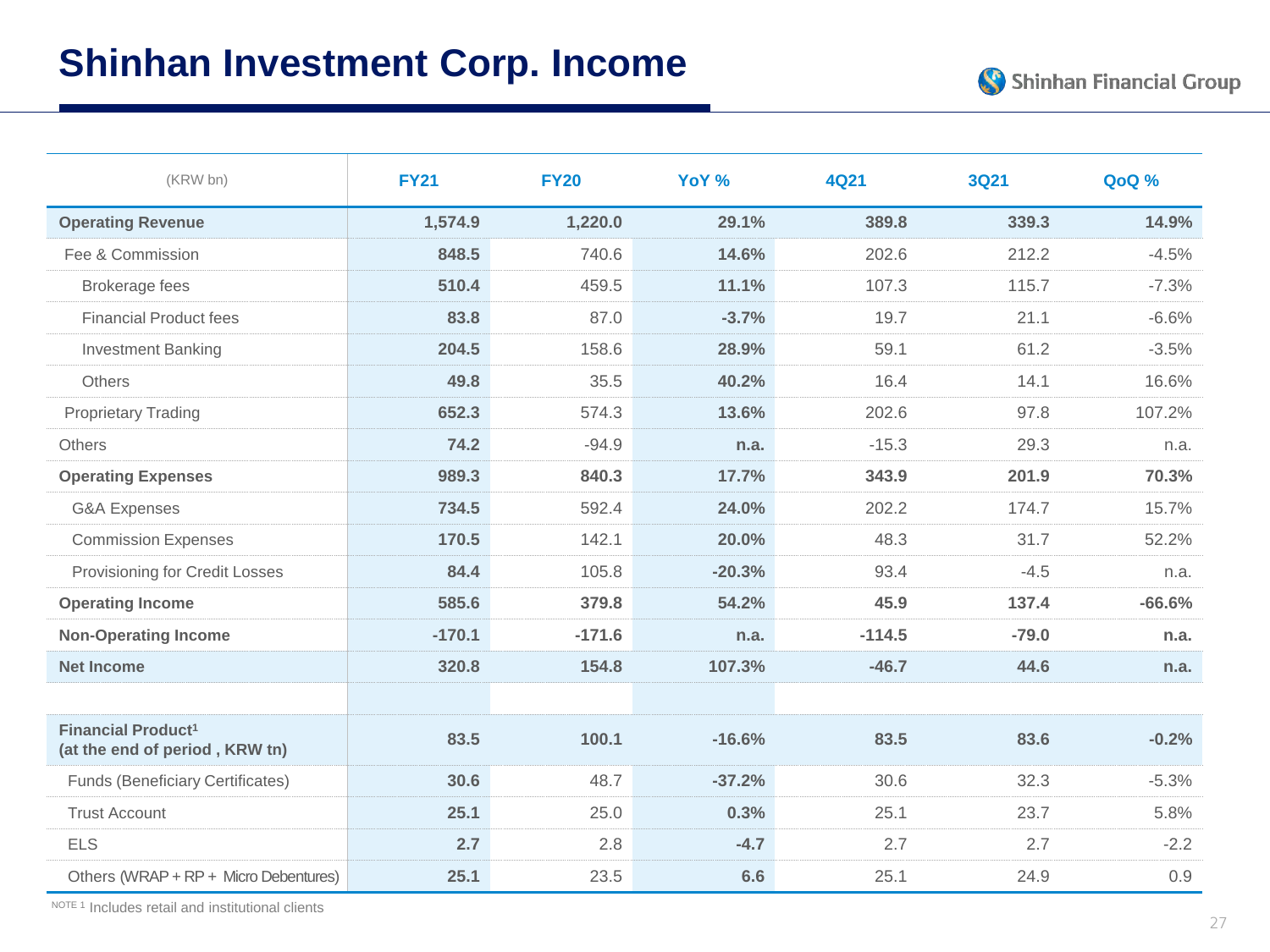### **SFG Subsidiaries Asset**



|                                   | (KRW bn)                                | 2021.12   | 2020.12   | <b>YTD%</b> | 2021.09   | QoQ %    | 2021.12<br><b>Weight %</b> |
|-----------------------------------|-----------------------------------------|-----------|-----------|-------------|-----------|----------|----------------------------|
| <b>Bank</b>                       |                                         | 559,566.1 | 523,700.1 | 6.8%        | 548,791.8 | 2.0%     | 63.2%                      |
| Shinhan Bank                      |                                         | 552,554.8 | 517,111.1 | 6.9%        | 541,905.2 | 2.0%     | 62.4%                      |
| Jeju Bank                         |                                         | 7,011.3   | 6,589.0   | 6.4%        | 6,886.6   | 1.8%     | 0.8%                       |
| Non-Bank                          |                                         | 326,467.5 | 309,629.3 | 5.4%        | 325,301.5 | 0.4%     | 36.8%                      |
| <b>Consumer</b>                   | Shinhan Card                            | 38,472.2  | 34,885.2  | 10.3%       | 37,513.5  | 2.6%     | 4.3%                       |
| Finance<br>$\circ$                | Shinhan Savings Bank                    | 2,644.9   | 1,842.2   | 43.6%       | 2,598.9   | 1.8%     | 0.3%                       |
| Insurance<br>$\frac{1}{\sqrt{2}}$ | Shinhan Life Insurance                  | 70,535.6  | 70,591.1  | $-0.1%$     | 70,291.4  | 0.3%     | 8.0%                       |
| Capital<br><b>Markets</b>         | Shinhan Investment Corp                 | 69,953.5  | 71,864.8  | $-2.7%$     | 70,633.8  | $-1.0%$  | 7.9%                       |
|                                   | Shinhan Capital                         | 10,921.7  | 8,901.3   | 22.7%       | 10,873.7  | 0.4%     | 1.2%                       |
|                                   | Shinhan Asset Management <sup>2</sup>   | 58,124.7  | 58,869.2  | $-1.3%$     | 61,342.2  | $-5.2%$  | 6.6%                       |
|                                   | Shinhan Alternative Investment          | 7,386.6   | 5,499.5   | 34.3%       | 6,885.9   | 7.3%     | 0.8%                       |
|                                   | Shinhan REITs Management                | 2,460.5   | 2,270.8   | 8.4%        | 2,455.2   | 0.2%     | 0.3%                       |
|                                   | Asia Trust                              | 61,559.0  | 49,717.1  | 23.8%       | 56,982.0  | 8.0%     | 6.9%                       |
|                                   | Shinhan Al                              | 44.0      | 42.9      | 2.6%        | 43.3      | 1.8%     | 0.0%                       |
|                                   | Shinhan Venture Investment <sup>3</sup> | 731.8     | 527.3     | 38.8%       | 663.2     | 10.3%    | 0.1%                       |
| <b>Others</b>                     | Shinhan DS                              | 92.6      | 95.1      | $-2.7%$     | 122.3     | $-24.3%$ | 0.0%                       |
|                                   | Shinhan AITAS                           | 90.1      | 87.4      | 3.1%        | 86.5      | 4.1%     | $0.0\%$                    |
|                                   | Shinhan Credit Information              | 31.4      | 27.8      | 12.8%       | 29.9      | 4.9%     | 0.0%                       |
|                                   | Others                                  | 3,418.9   | 4,407.4   | $-22.4%$    | 4,779.5   | $-28.5%$ | 0.4%                       |

NOTE 1 Trust A/C of Shinhan, Jeju Bank, Shinhan Investment Corp., Asia Trust and AUM(including ordinary discretionary assets) of Shinhan Asset Management,

Shinhan Alternative Investment, Shinhan REITs, Shinhan Venture Investment are included and period end balances

NOTE 1 Shinhan BNP Paribas Asset Management was renamed to Shinhan Asset Management on JAN 15, 2021

NOTE 3 Neoplux was newly acquired on SEPT 29, 2020; and was renamed to Shinhan Venture Investment on JAN 11, 2021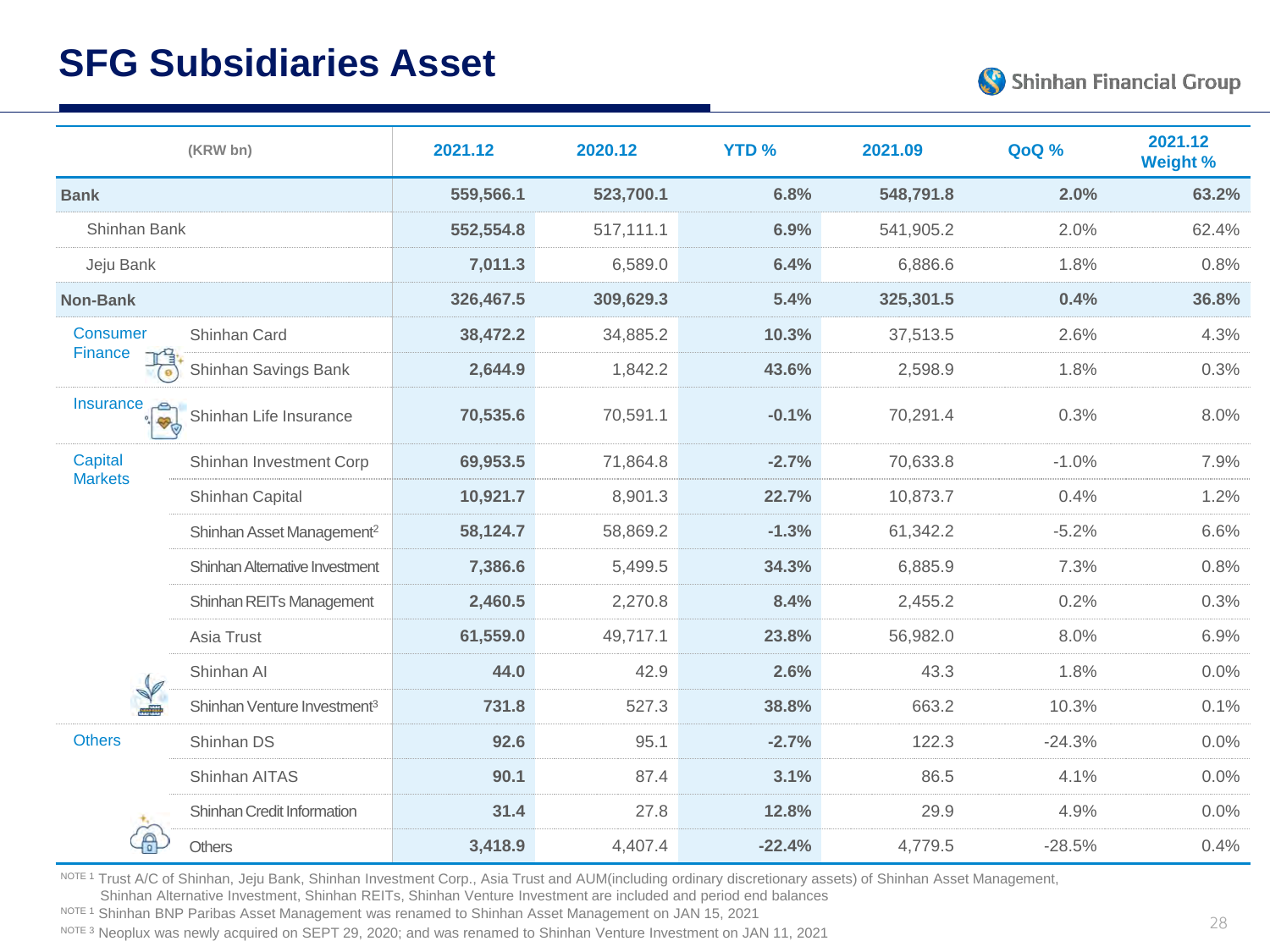| (KRW bn)                           | 2021.12   | 2020.12   | <b>YTD%</b> | 2021.09   | QoQ %   | 2021.12<br><b>Weight %</b> |
|------------------------------------|-----------|-----------|-------------|-----------|---------|----------------------------|
| <b>Loans in KRW</b>                | 271,148.4 | 248,808.2 | 9.0%        | 263,719.7 | 3.0%    | 100.0%                     |
| <b>Retail</b>                      | 135,599.4 | 126,266.4 | 7.4%        | 130,081.3 | 4.4%    | 50.0%                      |
| Mortgage                           | 58,893.4  | 53,355.3  | 10.4%       | 55,436.2  | 6.5%    | 21.7%                      |
| Others <sup>1</sup>                | 76,706.0  | 72,911.1  | 5.2%        | 74,645.0  | 2.8%    | 28.3%                      |
| Corporate                          | 135,549.1 | 122,541.8 | 10.6%       | 133,638.4 | 1.6%    | 50.0%                      |
| <b>SME</b>                         | 117,302.1 | 103,973.8 | 12.8%       | 115,061.0 | 2.2%    | 43.3%                      |
| SOHO                               | 61,298.9  | 54,387.4  | 12.7%       | 60,145.7  | 2.1%    | 22.6%                      |
| Large Corporate etc.               | 18,247.0  | 18,567.9  | $-1.7%$     | 18,577.4  | $-1.8%$ | 6.7%                       |
| <b>Loans in FX</b>                 | 14,241.1  | 13,320.2  | 6.9%        | 14,092.9  | 1.1%    |                            |
| <b>Total Deposits</b>              | 281,910.6 | 260,212.3 | 8.3%        | 267,368.4 | 5.6%    | 100.0%                     |
| <b>Low cost Deposits</b>           | 150,311.8 | 131,223.5 | 14.5%       | 147,301.4 | 2.3%    | 53.3%                      |
| Demand                             | 47,809.5  | 40,742.8  | 17.3%       | 49,939.3  | $-5.2%$ | 17.0%                      |
| Savings                            | 102,502.3 | 90,480.7  | 13.3%       | 97,362.0  | 5.7%    | 36.4%                      |
| <b>Time Savings</b>                | 131,598.8 | 128,988.8 | 2.0%        | 120,067.0 | 8.9%    | 46.7%                      |
| <b>Time Deposits</b>               | 123,556.0 | 120,017.5 | 2.9%        | 112,018.2 | 9.6%    | 43.8%                      |
| Accumulative etc.                  | 8,042.8   | 8,971.3   | $-10.3%$    | 8,048.9   | $-0.1%$ | 2.9%                       |
| <b>Certificate of Deposits</b>     | 15,073.4  | 4,869.5   | 209.5%      | 13,488.5  | 32.5%   |                            |
| <b>Debentures in KRW</b>           | 28,418.9  | 25,507.4  | 11.4%       | 25,421.6  | 11.8%   |                            |
| Loan to Deposit Ratio <sup>2</sup> | 99.0%     | 98.2%     | 0.9%p       | 98.8%     | 0.2%p   |                            |

NOTE 1 Includes Jeonse loans, Secured loans and Unsecured loans, and etc.

NOTE 2 Based on monthly average balance, Excluding CD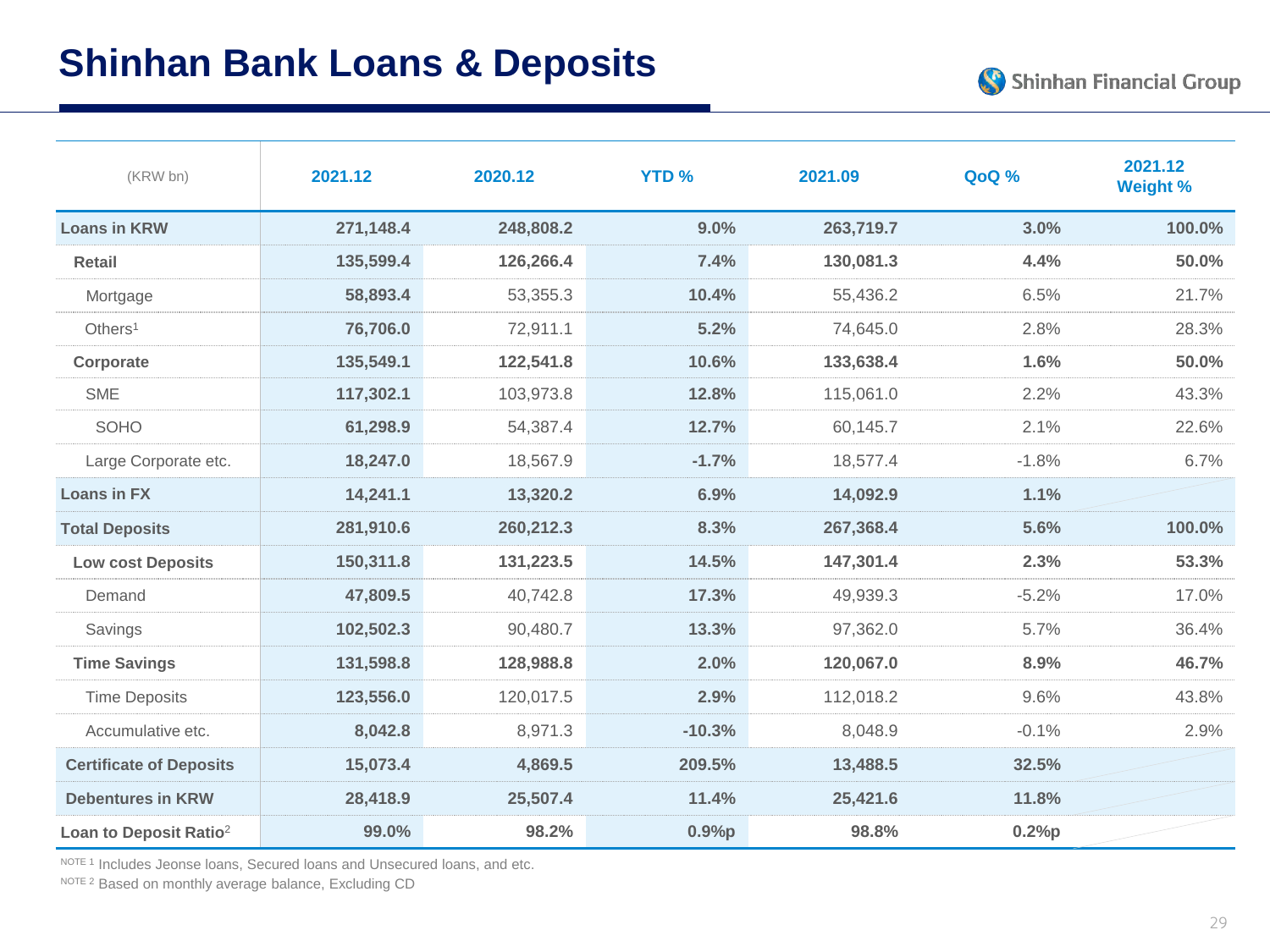### **Shinhan Bank Loans (Retail, Large Corporates)**

| (KRW bn, %)              | 2021.12 | <b>Weight %</b> | 2020.12 | <b>YTD%</b> | 2021.09 | QoQ %   |         |         | <b>Delinguency</b> |         |         |
|--------------------------|---------|-----------------|---------|-------------|---------|---------|---------|---------|--------------------|---------|---------|
|                          |         |                 |         |             |         |         | 2020.12 | 2021.03 | 2021.06            | 2021.09 | 2021.12 |
| <b>Mortgage Loans</b>    | 58,893  | 43.4%           | 53,355  | 10.4%       | 55,436  | 6.2%    | 0.10%   | 0.09%   | 0.09%              | 0.09%   | 0.08%   |
| <b>Personal Loans</b>    | 76,706  | 56.6%           | 72,911  | 5.2%        | 74,645  | 2.8%    | 0.41%   | 0.41%   | 0.41%              | 0.41%   | 0.35%   |
| High credit unsecured    | 29,762  | 21.9%           | 29,739  | 0.1%        | 30,296  | $-1.8%$ |         |         |                    |         |         |
| Secured (Deposits, etc.) | 8,393   | 6.2%            | 8,583   | $-2.2%$     | 8,459   | $-0.8%$ |         |         |                    |         |         |
| Jeonse Loans             | 29,340  | 21.6%           | 24,770  | 18.4%       | 27,354  | 7.3%    |         |         |                    |         |         |
| Others <sup>1</sup>      | 9,211   | 6.8%            | 9,819   | $-6.2%$     | 8,536   | 7.9%    |         |         |                    |         |         |
| <b>Retail Loan Total</b> | 135,599 | 100.0%          | 126,266 | 7.4%        | 130.081 | 4.2%    | 0.21%   | 0.20%   | 0.21%              | 0.20%   | 0.17%   |
|                          |         |                 |         |             |         |         |         |         |                    |         |         |
| Mortgage Ioan LTV (%)    | 40.7%   |                 | 45.6%   | $-4.9%p$    | 41.0%   |         | 45.6%   | 43.4%   | 42.0%              | 41.0%   | 40.7%   |

NOTE 1 Secured and Unsecured loans, and etc. NOTE 2 Proportion of collateralized loan as of December 2021 is 72% (Real estate 41%, Guarantee 31%, Others 1%), unsecured loan 27%

| (KRW bn, %)                         | 2021.12  | Weight % | 2020.12 | <b>YTD %</b> | 2021.09 | QoQ %   |                          |         | <b>Delinguency</b>       |                          |          |
|-------------------------------------|----------|----------|---------|--------------|---------|---------|--------------------------|---------|--------------------------|--------------------------|----------|
|                                     |          |          |         |              |         |         | 2020.12                  | 2021.03 | 2021.06                  | 2021.09                  | 2021.12  |
| Large Corporates Loans <sup>3</sup> | 14,516.2 | 100.0%   | 14,262  | 1.8%         | 14,718  | $-1.4%$ | 0.11%                    | 0.07%   | 0.13%                    | $0.00\%$                 | $0.00\%$ |
| Manufacturing                       | 5,965.0  | 41.1%    | 5,924   | 0.7%         | 6,057   | $-1.5%$ | 0.17%                    | 0.16%   | 0.30%                    | $\overline{\phantom{a}}$ | ۰.       |
| Oil Refinery, Chemical              | 991.3    | 6.8%     | 896     | 10.6%        | 1,019   | $-2.7%$ | 0.36%                    | 0.33%   | 1.07%                    | $\overline{\phantom{a}}$ |          |
| <b>Metal Production</b>             | 239.2    | 1.6%     | 255     | $-6.2%$      | 232     | 2.9%    | $\overline{\phantom{0}}$ |         |                          | $\overline{\phantom{a}}$ |          |
| Auto                                | 1,175.0  | 8.1%     | 1,279   | $-8.1%$      | 1,196   | $-1.8%$ | 0.54%                    | 0.54%   | 0.58%                    | $\overline{\phantom{a}}$ | ۰.       |
| <b>Financials and Insurance</b>     | 3,047.2  | 21.0%    | 2,988   | 2.0%         | 3,221   | $-5.4%$ | $\overline{\phantom{a}}$ |         |                          | $\overline{\phantom{a}}$ |          |
| Construction                        | 481.9    | 3.3%     | 380     | 26.7%        | 340     | 41.6%   | $\overline{\phantom{a}}$ |         |                          | $\overline{\phantom{a}}$ |          |
| Real Estate & Renting               | 455.5    | 3.1%     | 361     | 26.3%        | 466     | $-2.2%$ | $\overline{\phantom{a}}$ |         | $\overline{\phantom{a}}$ | $\overline{\phantom{a}}$ | ٠        |
| <b>Wholesalers &amp; Retailers</b>  | 1,779.0  | 12.3%    | 1.770   | 0.5%         | 1,745   | 1.9%    | $\overline{\phantom{a}}$ |         | $\overline{\phantom{a}}$ | $\overline{\phantom{a}}$ | ۰.       |
| <b>Hotel &amp; Restaurants</b>      | 253.0    | 1.7%     | 378     | $-33.1%$     | 278     | $-8.9%$ | $\overline{\phantom{a}}$ |         |                          | $\overline{\phantom{a}}$ |          |

NOTE 3 Large Corporates exclude government agencies and others, and total Large Corporate Loans include unused credit lines and others The sum of the sub-sector loans does not equal the Large Corporates Loans as only the major sub-sectors are shown in the table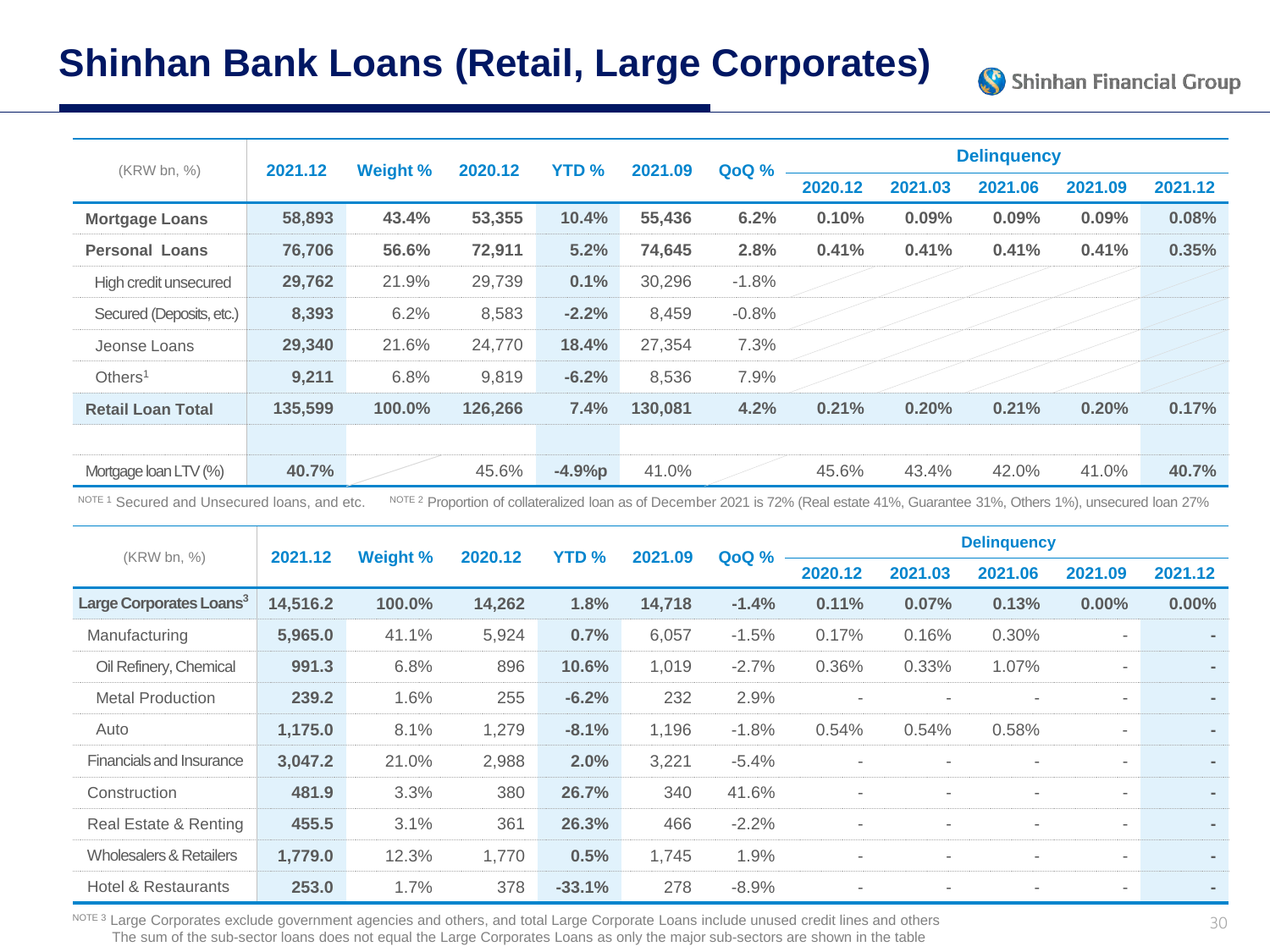| (KRW bn, %)                            | 2021.12 | <b>Weight %</b> | 2020.12 | <b>YTD%</b> | 2021.09 | QoQ%    |         |         | <b>Delinquency</b> |         |         |
|----------------------------------------|---------|-----------------|---------|-------------|---------|---------|---------|---------|--------------------|---------|---------|
|                                        |         |                 |         |             |         |         | 2020.12 | 2021.03 | 2021.06            | 2021.09 | 2021.12 |
| <b>SME Total</b>                       | 117,319 | 100.0%          | 103,995 | 12.8%       | 115,080 | 1.9%    | 0.30%   | 0.34%   | 0.33%              | 0.31%   | 0.26%   |
| SOHO                                   | 61,298  | 52.2%           | 54,387  | 12.7%       | 60,146  | 1.9%    | 0.15%   | 0.17%   | 0.16%              | 0.16%   | 0.14%   |
| <b>Audited SME</b>                     | 18,262  | 15.6%           | 17,097  | 6.8%        | 18,449  | $-1.0%$ | 0.21%   | 0.26%   | 0.27%              | 0.20%   | 0.22%   |
| <b>Unaudited SME</b>                   | 37,759  | 32.2%           | 32,510  | 16.1%       | 36.485  | 3.5%    | 0.58%   | 0.65%   | 0.62%              | 0.59%   | 0.45%   |
|                                        |         |                 |         |             |         |         |         |         |                    |         |         |
| <b>By Sectors</b>                      |         |                 |         |             |         |         |         |         |                    |         |         |
| <b>SME Total</b>                       | 117,319 | 100.0%          | 103,995 | 12.8%       | 115,080 | 1.9%    | 0.30%   | 0.34%   | 0.33%              | 0.31%   | 0.26%   |
| Manufacturing                          | 32,800  | 28.0%           | 29,650  | 10.6%       | 32,441  | 1.1%    | 0.54%   | 0.61%   | 0.63%              | 0.54%   | 0.46%   |
| Construction                           | 2,583   | 2.2%            | 2,284   | 13.1%       | 2,640   | $-2.1%$ | 0.39%   | 0.44%   | 0.35%              | 0.47%   | 0.49%   |
| Real Estate & Renting                  | 32,125  | 27.4%           | 28,266  | 13.7%       | 31,162  | 3.1%    | 0.05%   | 0.06%   | 0.08%              | 0.07%   | 0.04%   |
| <b>Wholesalers &amp; Retailers</b>     | 19,669  | 16.8%           | 17,119  | 14.9%       | 19,323  | 1.8%    | 0.32%   | 0.38%   | 0.31%              | 0.31%   | 0.24%   |
| Accommodations &<br><b>Restaurants</b> | 8,215   | 7.0%            | 7,493   | 9.6%        | 8,226   | $-0.1%$ | 0.17%   | 0.16%   | 0.21%              | 0.25%   | 0.24%   |
| <b>Others</b>                          | 21,927  | 18.7%           | 19,182  | 14.3%       | 21,288  | 3.0%    |         |         |                    |         |         |
| <b>SOHO</b>                            | 61,298  | 100.0%          | 54,387  | 12.7%       | 60,146  | 1.9%    | 0.15%   | 0.17%   | 0.16%              | 0.16%   | 0.14%   |
| Manufacturing                          | 7,522   | 12.3%           | 6,625   | 13.5%       | 7,342   | 2.4%    | 0.38%   | 0.39%   | 0.35%              | 0.32%   | 0.31%   |
| Construction                           | 738     | 1.2%            | 603     | 22.3%       | 731     | 1.0%    | 0.25%   | 0.29%   | 0.30%              | 0.25%   | 0.16%   |
| Real Estate & Renting                  | 25,372  | 41.4%           | 22,827  | 11.1%       | 24,742  | 2.5%    | 0.05%   | 0.06%   | 0.06%              | 0.05%   | 0.04%   |
| Wholesalers & Retailers                | 9,888   | 16.1%           | 8,764   | 12.8%       | 9,743   | 1.5%    | 0.22%   | 0.24%   | 0.23%              | 0.23%   | 0.19%   |
| Accommodations &<br><b>Restaurants</b> | 6,959   | 11.4%           | 6,365   | 9.3%        | 6,982   | $-0.3%$ | 0.18%   | 0.15%   | 0.19%              | 0.25%   | 0.23%   |
| Others                                 | 10,819  | 17.7%           | 9,203   | 17.6%       | 10,606  | 2.0%    |         |         |                    |         |         |

\* Proportion of Collateralized SME loans as of December 2021: 80% (Real Estate 61%, Guarantee 15%, Deposits and others 4%)

\* Proportion of Collateralized SOHO loans as of December 2021: 87% (Real Estate 70%, Guarantee 14%, Deposits and others 3%)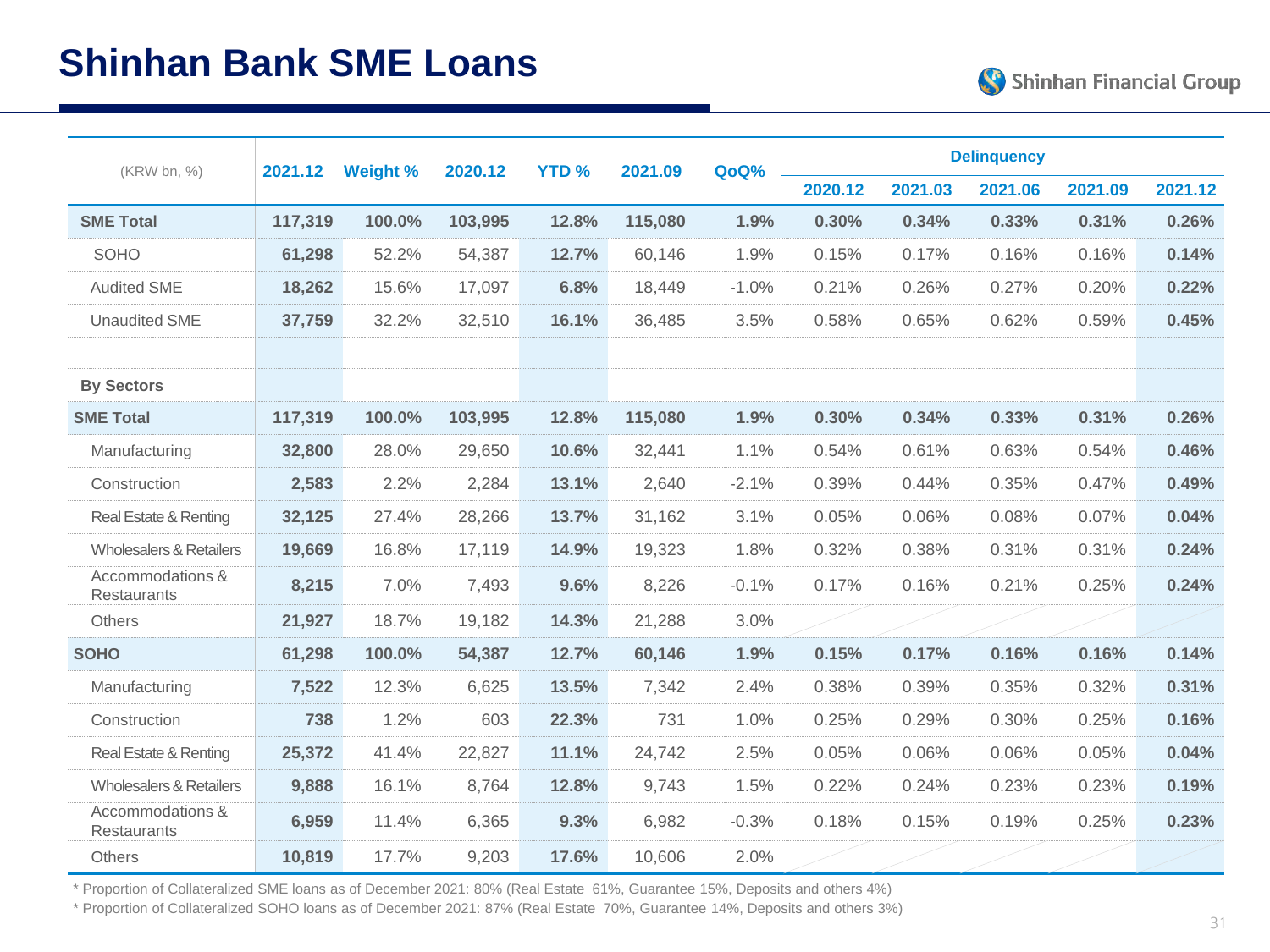| (KRW bn, %)               | 2021.12     | 2020.12     | <b>YTD %</b> |             | 2021.09 |             | QoQ %   | 2021.12<br>Weight %         |
|---------------------------|-------------|-------------|--------------|-------------|---------|-------------|---------|-----------------------------|
| <b>Earning Assets</b>     | 35,371.7    | 31,963.9    |              | 10.7%       |         | 33,967.7    | 4.1%    | 100.0%                      |
| <b>Credit Purchase</b>    | 16,439.0    | 14,602.3    |              | 12.6%       |         | 15,438.6    | 6.5%    | 46.5%                       |
| Cash Advances             | 1,672.7     | 1,571.0     |              | 6.5%        |         | 1,634.4     | 2.3%    | 4.7%                        |
| Card Loan                 | 7,653.4     | 7,371.7     |              | 3.8%        |         | 7,692.2     | $-0.5%$ | 21.6%                       |
| (Re-aged Loan)            | 289.2       | 307.1       |              | $-5.9%$     |         | 291.3       | $-0.7%$ | 0.8%                        |
| Installment Finance       | 3,974.5     | 3,591.5     |              | 10.7%       |         | 3,869.9     | 2.7%    | 11.2%                       |
| Lease etc.                | 5,632.1     | 4,827.3     |              | 16.7%       |         | 5,332.5     | 5.6%    | 15.9%                       |
|                           |             |             |              |             |         |             |         |                             |
| <b>Total Funding</b>      | 27,181.1    | 24,011.4    |              | 13.2%       |         | 26,208.0    | 3.7%    | 100.0%                      |
| Debentures                | 17,274.9    | 16,700.2    |              | 3.4%        |         | 17,014.4    | 1.5%    | 63.6%                       |
| <b>ABS</b>                | 3,021.4     | 2,936.0     |              | 2.9%        |         | 3,113.9     | $-3.0%$ | 11.1%                       |
| <b>CP</b>                 | 4,275.0     | 2,340.0     |              | 82.7%       |         | 4,070.0     | 5.0%    | 15.7%                       |
| Others                    | 2,609.8     | 2,035.2     |              | 28.2%       |         | 2,009.6     | 29.9%   | 9.6%                        |
| (KRW bn, %)               | <b>FY21</b> | <b>FY20</b> | YoY%         | <b>4Q21</b> |         | <b>3Q21</b> | QoQ %   | FY21 YTD<br><b>Weight %</b> |
| <b>Transaction Volume</b> | 200,804.2   | 186,734.7   | 7.5%         | 52,303.9    |         | 51,249.1    | 2.1%    | 100.0%                      |
| Lump-sum                  | 144,856.5   | 134,009.0   | 8.1%         | 37,793.3    |         | 37,002.2    | 2.1%    | 72.1%                       |
| (Debit Card)              | 31,398.2    | 31,619.3    | $-0.7%$      |             | 8,052.8 | 8,248.4     | $-2.4%$ | 15.6%                       |
| Installment Purchase      | 24,897.5    | 23,527.0    | 5.8%         |             | 6,528.6 | 6,404.8     | 1.9%    | 12.4%                       |
| Cash Advance              | 13,148.9    | 13,073.2    | 0.6%         |             | 3,420.7 | 3,322.3     | 3.0%    | 6.5%                        |
| Card Loan                 | 11,327.3    | 10,977.3    | 3.2%         |             | 2,719.2 | 2,966.3     | $-8.3%$ | 5.6%                        |
| Others                    | 6,574.0     | 5,148.2     | 27.7%        |             | 1,842.2 | 1,553.4     | 18.6%   | 3.3%                        |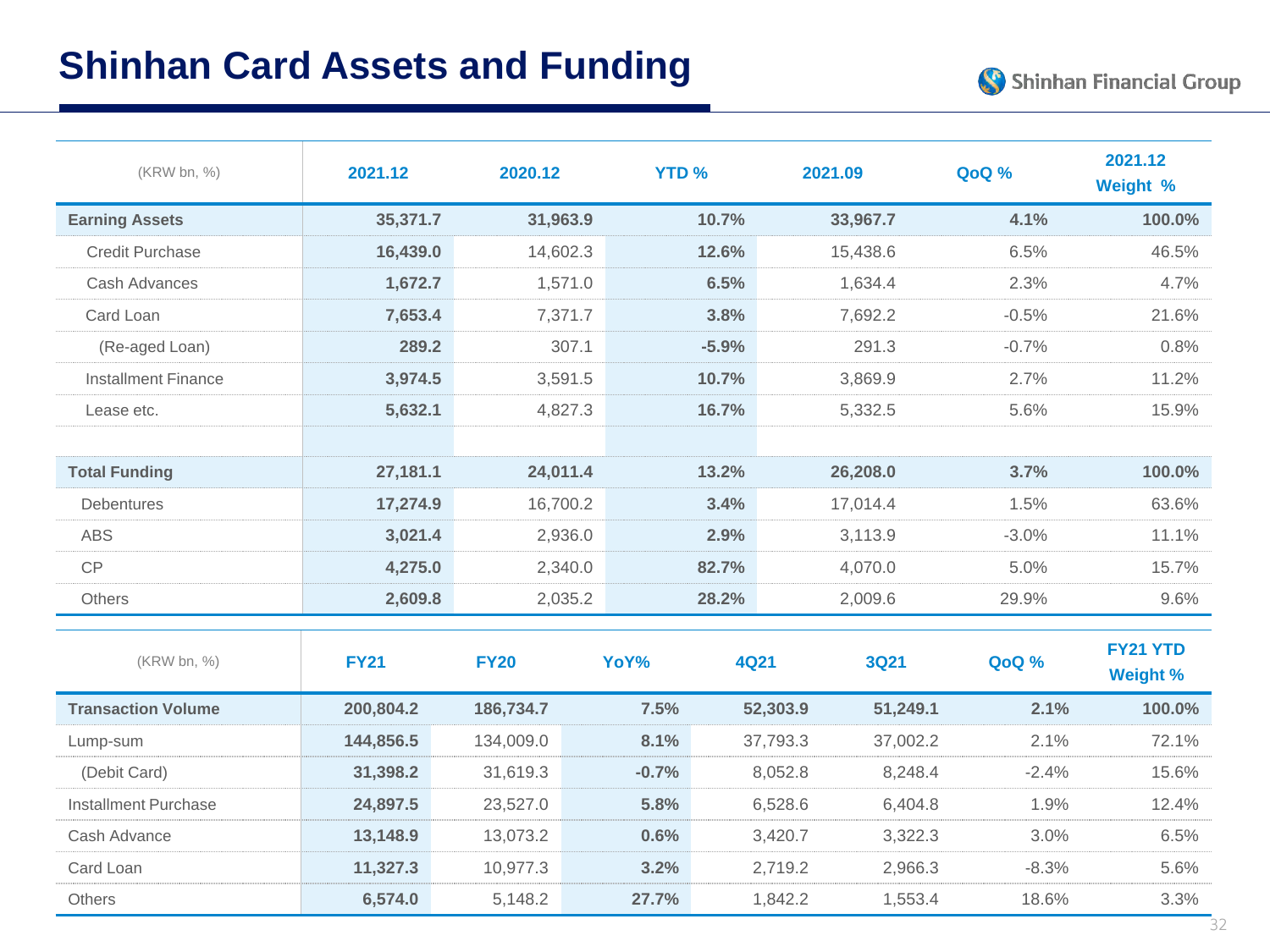

|                    | (KRW bn) | <b>Total</b> |               |         |                                  |                 |                                 | <b>Substandard</b> | <b>NPL Ratio</b> | <b>Loan Loss</b> | <b>NPL</b><br><b>Coverage</b> |
|--------------------|----------|--------------|---------------|---------|----------------------------------|-----------------|---------------------------------|--------------------|------------------|------------------|-------------------------------|
|                    |          | <b>Loans</b> | <b>Normal</b> |         | <b>Precautionary Substandard</b> | <b>Doubtful</b> | <b>Estimated</b><br><b>Loss</b> | & Below            |                  | <b>Allowance</b> | <b>Ratio</b>                  |
| Group <sup>1</sup> | 2021.12  | 374,573      | 370,643       | 2,463   | 564                              | 292             | 612                             | 1,468              | 0.39%            | 2,867            | 195%                          |
|                    | 2020.12  | 340,971      | 337,046       | 2,239   | 686                              | 367             | 633                             | 1,686              | 0.49%            | 2,830            | 168%                          |
|                    | YTD %    | 9.9%         | 10.0%         | 10.0%   | $-17.9%$                         | $-20.4%$        | $-3.3%$                         | $-12.9%$           | $-0.10%p$        | 1.3%             | 27.43%p                       |
|                    | 2021.09  | 364,895      | 361,154       | 2,128   | 687                              | 351             | 575                             | 1,613              | 0.44%            | 2,734            | 169%                          |
|                    | QoQ %    | 2.7%         | 2.6%          | 15.7%   | $-18.0%$                         | $-16.8%$        | 6.4%                            | $-9.0%$            | $-0.05%$ p       | 4.8%             | 25.80%p                       |
|                    |          |              |               |         |                                  |                 |                                 |                    |                  |                  |                               |
| <b>SHB</b>         | 2021.12  | 307,188      | 305,439       | 918     | 495                              | 143             | 192                             | 830                | 0.27%            | 1,354            | 163%                          |
|                    | 2020.12  | 279,487      | 277,541       | 936     | 531                              | 203             | 277                             | 1,010              | 0.36%            | 1,444            | 143%                          |
|                    | YTD %    | 9.9%         | 10.1%         | $-1.9%$ | $-6.7%$                          | $-29.6%$        | $-30.6%$                        | $-17.8%$           | $-0.09%p$        | $-6.3%$          | 20.12%p                       |
|                    | 2021.09  | 298,504      | 296,629       | 907     | 518                              | 197             | 253                             | 968                | 0.32%            | 1,344            | 139%                          |
|                    | QoQ %    | 2.9%         | 3.0%          | 1.2%    | $-4.4%$                          | $-27.6%$        | $-24.1%$                        | $-14.2%$           | $-0.05%p$        | 0.7%             | 24.26%p                       |
|                    |          |              |               |         |                                  |                 |                                 |                    |                  |                  |                               |
| <b>SHC</b>         | 2021.12  | 35,636       | 34,411        | 914     | ٠                                | 126             | 186                             | 311                | 0.87%            | 1,050            | 337%                          |
|                    | 2020.12  | 32,732       | 31,471        | 911     |                                  | 133             | 216                             | 349                | 1.07%            | 1,009            | 289%                          |
|                    | YTD %    | 8.9%         | 9.3%          | 0.3%    |                                  | $-5.5%$         | $-14.2%$                        | $-10.9%$           | $-0.19%p$        | 4.1%             | 48.63%p                       |
|                    | 2021.09  | 35,290       | 34,081        | 887     | $\overline{\phantom{a}}$         | 127             | 195                             | 322                | 0.91%            | 1,040            | 323%                          |
|                    | QoQ %    | 1.0%         | 1.0%          | 3.1%    | $\overline{\phantom{a}}$         | $-1.1%$         | $-4.9%$                         | $-3.4%$            | $-0.04%p$        | 1.0%             | 14.66%p                       |

NOTE 1 Group Total Loans are sum of Shinhan Bank, Jeju Bank, Shinhan Card, Shinhan Investment Corp. Shinhan Life Insurance, Shinhan Capital, Shinhan Savings Bank and Asia Trust.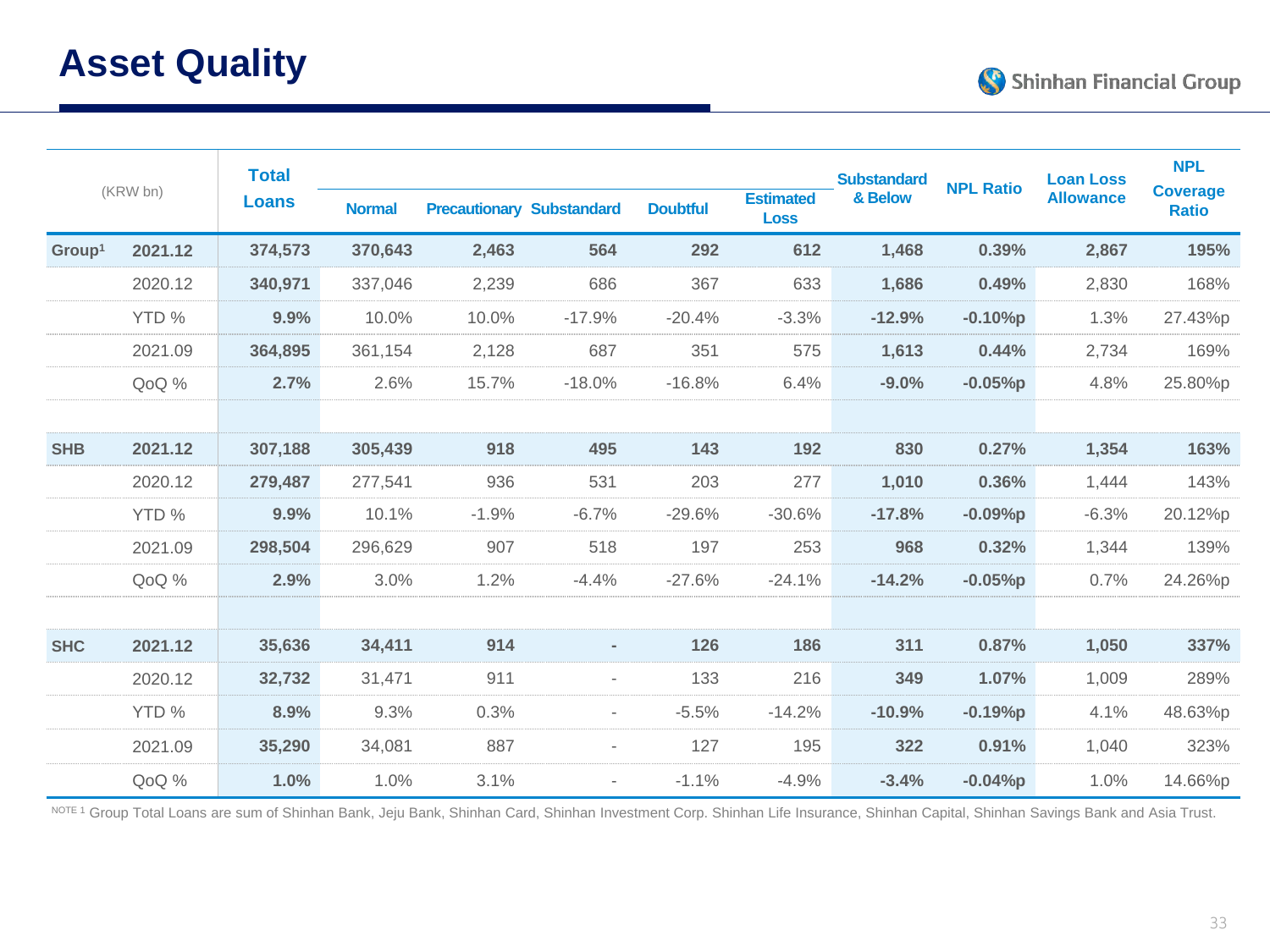### **Provision for Credit Losses and Credit Cost Ratio**

| (KRW bn)                             | <b>FY21</b> | <b>1Q21</b> | <b>2Q21</b> | <b>3Q21</b> | <b>4Q21</b> | <b>FY20</b> | <b>1Q20</b> | <b>2Q20</b> | <b>3Q20</b> | <b>4Q20</b> |
|--------------------------------------|-------------|-------------|-------------|-------------|-------------|-------------|-------------|-------------|-------------|-------------|
| Shinhan Bank <sup>1</sup>            | 236.1       | 58.6        | 9.4         | 43.4        | 124.7       | 592.4       | 96.8        | 239.3       | 118.1       | 138.1       |
| Retail                               | 165.4       | 39.9        | 37.2        | 44.8        | 43.5        | 210.4       | 47.6        | 49.0        | 58.2        | 55.5        |
| Corporate                            | 70.7        | 18.7        | $-27.8$     | $-1.4$      | 81.1        | 382.0       | 49.2        | 190.3       | 59.9        | 82.6        |
| Shinhan Card <sup>1</sup>            | 442.9       | 102.1       | 108.6       | 127.4       | 104.8       | 483.4       | 161.8       | 103.7       | 90.7        | 127.3       |
| <b>Total</b>                         | 679.0       | 160.7       | 118.0       | 170.8       | 229.5       | 1,075.8     | 258.6       | 343.0       | 208.8       | 265.4       |
|                                      |             |             |             |             |             |             |             |             |             |             |
| <b>Credit Cost Ratio<sup>2</sup></b> |             |             |             |             |             |             |             |             |             |             |
| Group                                | 0.27%       | 0.22%       | 0.19%       | 0.22%       | 0.46%       | 0.41%       | 0.35%       | 0.66%       | 0.27%       | 0.40%       |
| <b>Bank</b>                          | 0.11%       | 0.10%       | 0.07%       | 0.08%       | 0.21%       | 0.24%       | 0.16%       | 0.42%       | 0.19%       | 0.24%       |
| Card                                 | 1.24%       | 1.24%       | 1.27%       | 1.43%       | 1.17%       | 1.48%       | 2.15%       | 1.33%       | 1.12%       | 1.55%       |

NOTE<sup>1</sup> Shinhan Bank figures are on a separate basis, Shinhan Card on a consolidated basis NOTE<sup>2</sup> Credit Cost Ratio based YTD basis

### **Write-Offs and NPL Sales**

| (KRW bn)            | <b>FY21</b> | <b>1Q21</b> | <b>2Q21</b> | <b>3Q21</b> | 4Q21  | <b>FY20</b> | <b>1Q20</b> | <b>2Q20</b> | <b>3Q20</b> | <b>4Q20</b> |
|---------------------|-------------|-------------|-------------|-------------|-------|-------------|-------------|-------------|-------------|-------------|
| <b>Shinhan Bank</b> | 583.0       | 141.2       | 125.6       | 146.0       | 170.1 | 788.1       | 134.6       | 186.1       | 277.7       | 189.7       |
| Write-Off           | 423.6       | 115.7       | 90.8        | 95.9        | 121.2 | 455.1       | 88.8        | 74.4        | 174.8       | 117.2       |
| Retail              | 196.8       | 50.1        | 38.7        | 48.8        | 59.2  | 206.0       | 37.5        | 23.5        | 88.5        | 56.5        |
| Corporate           | 226.8       | 65.6        | 52.1        | 47.1        | 62.0  | 249.1       | 51.4        | 50.9        | 86.2        | 60.7        |
| Sale                | 159.5       | 25.5        | 34.8        | 50.1        | 49.0  | 333.0       | 45.8        | 111.8       | 102.9       | 72.6        |
| Retail              | 39.7        | 7.3         | 7.8         | 14.4        | 10.2  | 68.7        | 19.1        | 16.7        | 14.7        | 18.2        |
| Corporate           | 119.8       | 18.2        | 27.0        | 35.7        | 38.8  | 264.3       | 26.7        | 95.1        | 88.2        | 54.4        |
| <b>Shinhan Card</b> | 595.2       | 154.0       | 153.8       | 137.8       | 149.7 | 595.4       | 147.6       | 163.1       | 136.2       | 148.4       |
| <b>Total</b>        | 1.178.2     | 295.2       | 279.4       | 283.8       | 319.8 | 1.383.5     | 282.2       | 349.3       | 413.9       | 338.2       |

NOTE Write-Offs and NPL Sales data for Shinhan Bank on a separate basis, Shinhan Card on a consolidated basis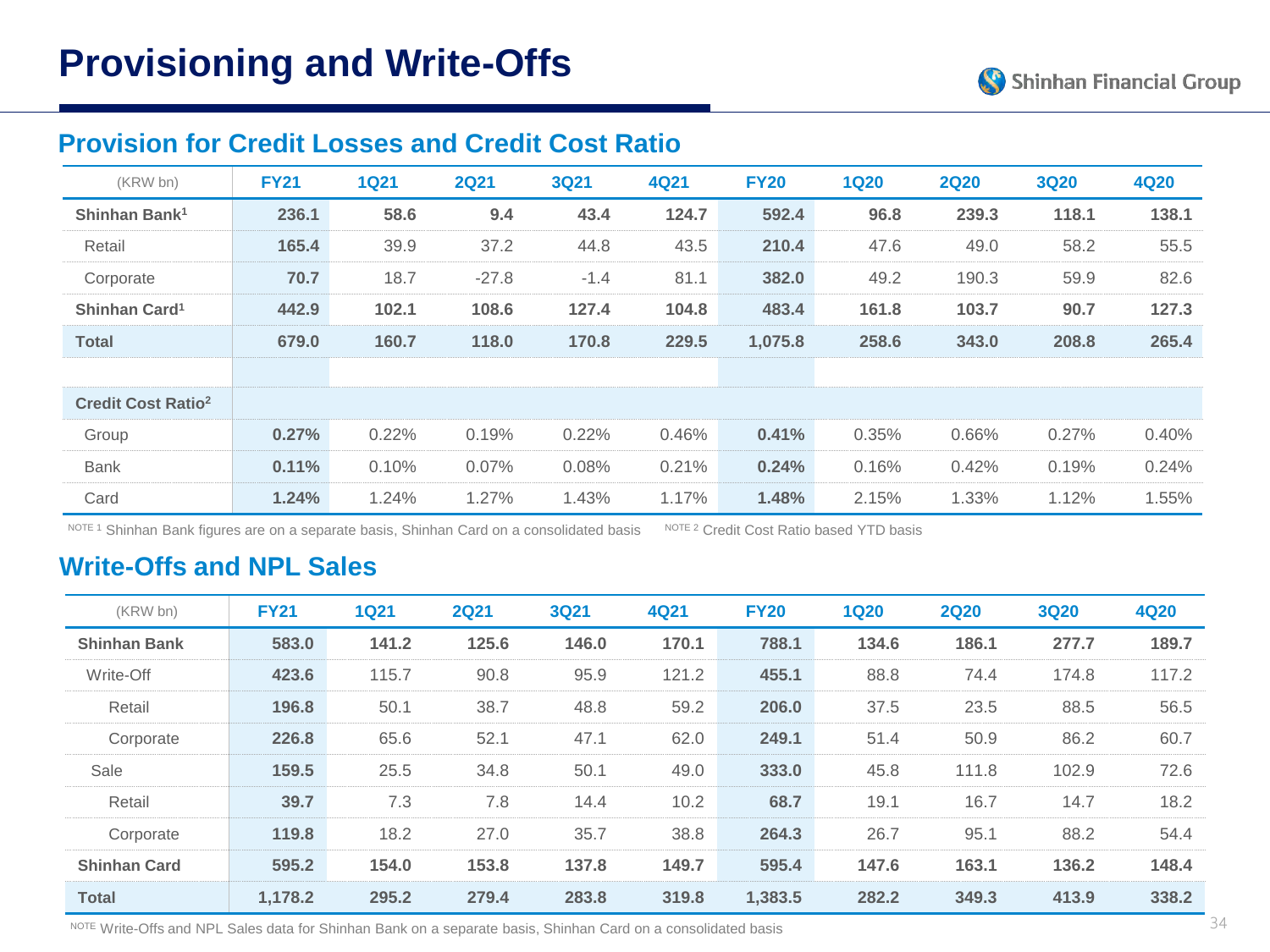#### Please note the following:

- Financial information has been prepared in accordance with the Korean IFRS (K-IFRS).
- The financial figures have been derived following K-IFRS No.1109, '*Financial instruments*' and K-IFRS No.1115, '*Revenue from Contracts with Customers*' for years starting January 1, 2018. (Financial information for periods prior to December 31, 2017 has not been restated.)
- K-IFRS No. 1116, '*Leases*' replaced existing lease standards and is effective for the year beginning on January 1, 2019. (Financial information for periods prior to December 31, 2018 has not been restated.)
- The net profit (loss) realized from the 60% interest in the newly acquired Asia Trust Co., Ltd. ("Asia Trust") has been included in our consolidated net profit (loss). The acquisition accounting of Asia Trust has been applied starting April 1, 2019, which is the deemed acquisition date.
- On September 29, 2020, Shinhan Financial Group acquired a 96.77% stake of Neoplux Co, Ltd. (Rebranded to Shinhan Venture Investment on January 11, 2021). As of the end of the current quarter, acquisition accounting is applied. And, as of the end of December, 2020, we have acquired the remaining shares.
- On January 15, 2021, Shinhan Financial Group acquired the remaining 35% stake of Shinhan BNP Paribas Asset Management (Rebranded to Shinhan Asset Management on the same day).
- Orange Life Insurance was merged into Shinhan Life Insurance on July 1, 2021.
- To present the financial information more effectively, the interest portion of provision for policy reserve, which was previously categorized as non-interest expense, is now categorized as interest expense. (Financial information for periods prior to December 31, 2018 has been restated to reflect the same.)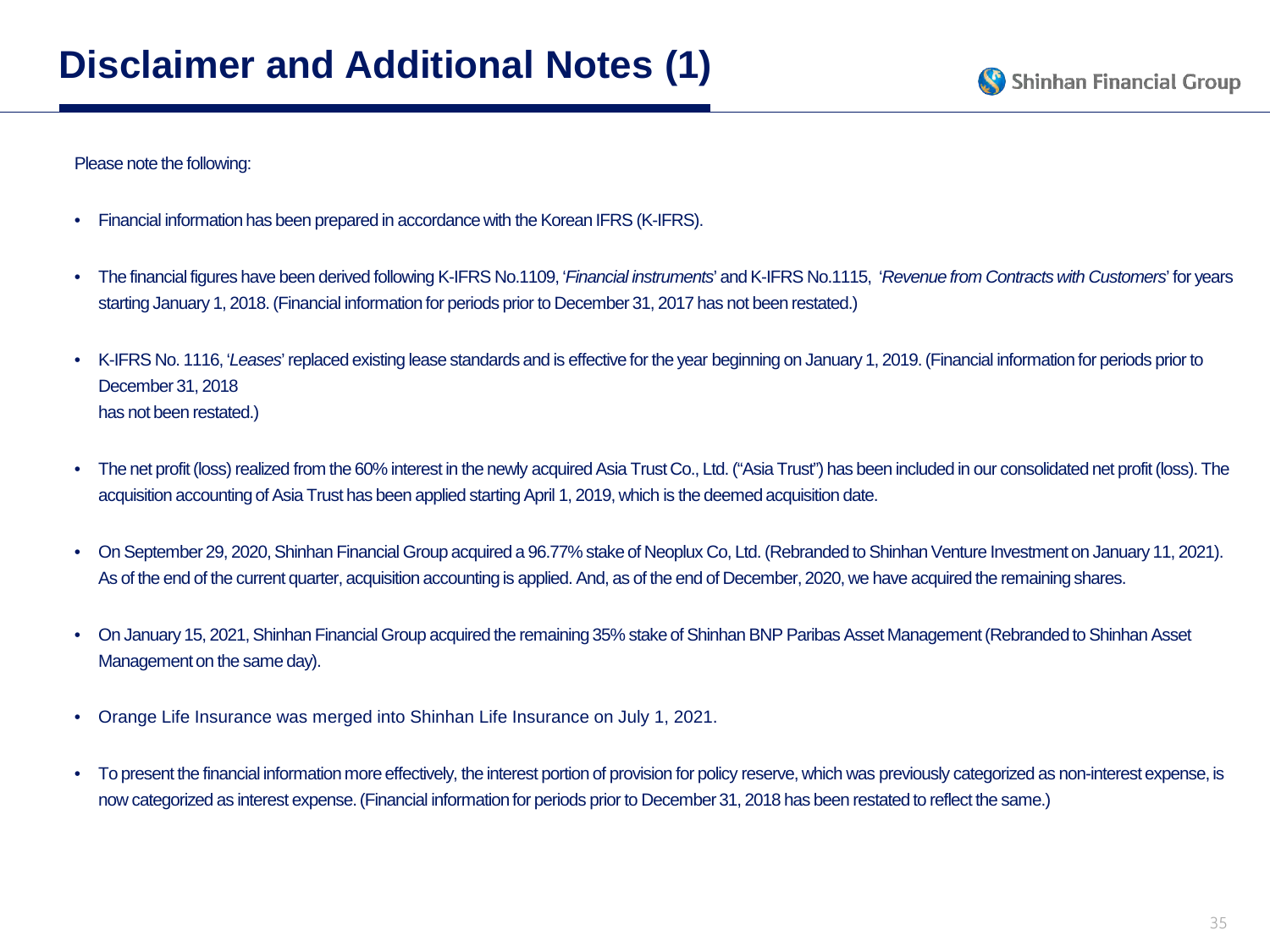#### **Digital Transformation** (pg. 11)

- NOTE 1 The MAU figures are average MAU of the given period. We used *Appminder* (Shinhan Bank SoL, Shinhan Card Shinhan pLay) and *Wiseapp* (Shinhan Investment Alpha + i mobile) to measure our MAU.
- NOTE 2 Digital Coverage (Shinhan Bank) = # of new retail transaction via digital channels / Total # of new retail transactions Digital Coverage (Shinhan Card) = # of new transaction via digital channels / Total # of new transactions

NOTE 3 The definition and calculation details for figures included in the Costs Saved via Digital Transformation graph

|               | <b>Definition</b>                                                                      | <b>Calculation</b>                                                                                                                                                                           |  |  |  |  |  |
|---------------|----------------------------------------------------------------------------------------|----------------------------------------------------------------------------------------------------------------------------------------------------------------------------------------------|--|--|--|--|--|
| <b>Front</b>  | Digitalizing customer channels<br>(Financial services offered via digital means, etc.) | Front = Total # of offered services (on+offline) X Digital coverage X Reduced cost per task                                                                                                  |  |  |  |  |  |
| <b>Middle</b> | Innovating offline customer experience<br>(paperless branch, etc.)                     | Middle = Total # of offered digital services X Reduced work time per task X Average wage                                                                                                     |  |  |  |  |  |
| <b>Back</b>   | Streamlining back office operations<br>(Robotic Process Automation, etc.)              | $Back(DT1) = Total RPA time X Average wage$<br>Back( $DT^2$ ) = # of transactions turned digital X Reduced cost per task<br>$Back(ICT) = # of new tech installation X Reduced cost per task$ |  |  |  |  |  |